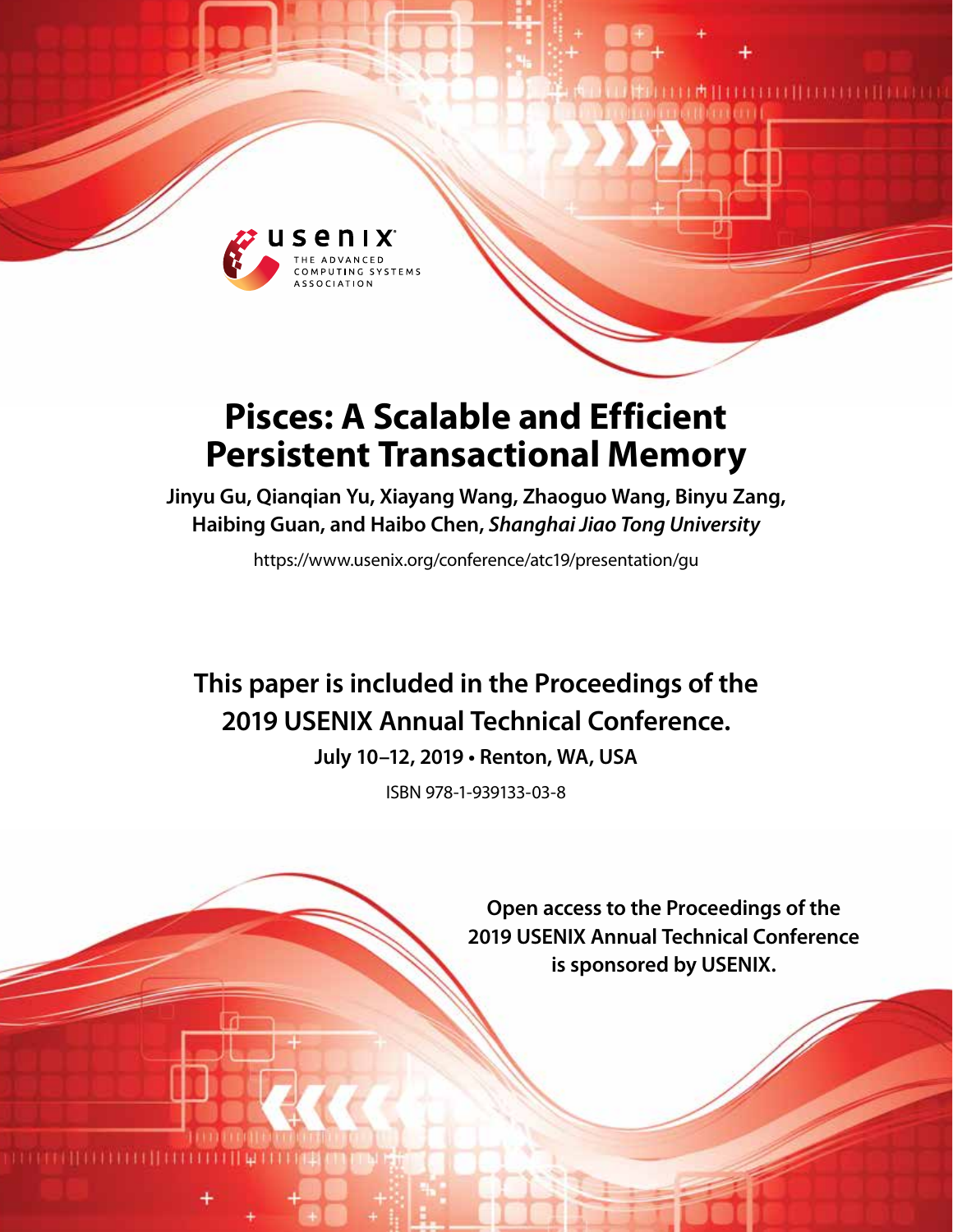# Pisces: A Scalable and Efficient Persistent Transactional Memory

Jinyu Gu, Qianqian Yu, Xiayang Wang, Zhaoguo Wang, Binyu Zang, Haibing Guan, Haibo Chen Shanghai Key Laboratory of Scalable Computing and Systems, Shanghai Jiao Tong University

Institute of Parallel and Distributed Systems (IPADS), Shanghai Jiao Tong University

#### Abstract

Persistent transactional memory (PTM) programming model has recently been exploited to provide crashconsistent transactional interfaces to ease programming atop NVM. However, existing PTM designs either incur high reader-side overhead due to blocking or long delay in the writer side (efficiency), or place excessive constraints on persistent ordering (scalability).

This paper presents Pisces, a read-friendly PTM that exploits snapshot isolation (SI) on NVM. The key design of Pisces is based on two observations: the redo logs of transactions can be reused as newer versions for the data, and an intuitive MVCC-based design has read deficiency. Based on the observations, we propose a dual-version concurrency control (DVCC) protocol that maintains up to two versions in NVMbacked storage hierarchy. Together with a three-stage commit protocol, Pisces ensures SI and allows more transactions to commit and persist simultaneously. Most importantly, it promises a desired feature: hiding NVM persistence overhead from reads and allowing nearly non-blocking reads.

Experimental evaluation on an Intel 40-thread (20-core) machine with real NVM equipped shows that Pisces outperforms the state-of-the-art design (i.e., DUDETM) by up to  $6.3\times$  for micro-benchmarks and  $4.6\times$  for TPC-C new order transaction, and also scales much better. The persistency cost is from 19% to 50% for 40 threads.

#### 1 Introduction

Non-volatile memory (NVM) such as phase-change memory (PCM) [\[46](#page-14-0), [67,](#page-15-0) [78\]](#page-16-0), resistive random-access memory (ReRAM) [\[9](#page-13-0), [45\]](#page-14-1), and Intel/Micron's 3D-XPoint [\[2,](#page-13-1) [4](#page-13-2)], is revolutionizing the storage hierarchy thanks to the promising features like byte-addressability and non-volatility with a close-to-DRAM speed. By supporting persistent data access via CPU load/store instructions, these technologies bring ample opportunities for applications to achieve optimal perfor-mance as well as efficient crash consistency [\[20](#page-13-3), [62](#page-15-1)].

To efficiently program on NVM with a balance among good programmability, high performance, and low software overhead, persistent transactional memory (PTM), also

known as durable (memory) transactions, has been exploited by prior work [\[21](#page-13-4), [37,](#page-14-2) [44](#page-14-3), [49,](#page-14-4) [56](#page-15-2), [74,](#page-16-1) [76\]](#page-16-2). Through combining transactional memory [\[29](#page-14-5), [34](#page-14-6), [66,](#page-15-3) [68,](#page-15-4) [70](#page-15-5)] and NVM, PTM offers the properties of atomicity, consistency, isolation, durability (ACID) to applications on NVM.

To ensure the durability for transactions, some prior designs [\[21](#page-13-4), [44](#page-14-3), [56](#page-15-2), [74\]](#page-16-1) need to persist a transaction's log while holding the locks of the data being modified or explicitly track the dependencies among transactions through locks. This, however, may block concurrent read operations on the same data. The long blocking duration may become a severe performance bottleneck due to the amplified persistence overhead incurred by high write latency of NVM (usually 10× compared to DRAM) (*low read efficiency*). This is especially true when read operations dominate in many workloads [\[15](#page-13-5), [19](#page-13-6), [52,](#page-15-6) [63\]](#page-15-7). In contrast, another design [\[49](#page-14-4)] eliminates the persistence latency from a transaction's critical path through relaxing the durability semantics, i.e., making a transaction's modifications visible before its log reaches NVM. However, such a design sacrifices the durability guarantee and requires to apply logs back to the durable data according to a total order. Unfortunately, such a strict persistence ordering may be the bottleneck of scalability since it is hard to parallelize the persistence operations. Overall, it is challenging to design a PTM system that insulates readers from being affected by high NVM persistence overhead while enforcing strong durability as well as avoids overlyconstrained persistence ordering simultaneously.

We notice that *snapshot isolation* (SI) [\[8,](#page-13-7) [12\]](#page-13-8) can avoid read-write conflicts and suffices for many real-world applications [\[6,](#page-13-9) [11,](#page-13-10) [26](#page-13-11), [28](#page-14-7), [33](#page-14-8), [47](#page-14-9), [48](#page-14-10), [61](#page-15-8), [68](#page-15-4), [77](#page-16-3)], which makes it possible to design a PTM that allows a transaction to persist its log in its critical path (no sacrifice the durability), while hiding the high persistence overhead from concurrent read operations. Multi-version concurrency control (MVCC) [\[13,](#page-13-12) [28](#page-14-7)] is a common choice to achieve SI. We *observe* that the (redo) logs which will be finally applied to the durable data (old) can be regarded as a new data version, which enables us to efficiently introduce MVCC to PTM.

However, after a deep analysis, we *find* that a straightfor-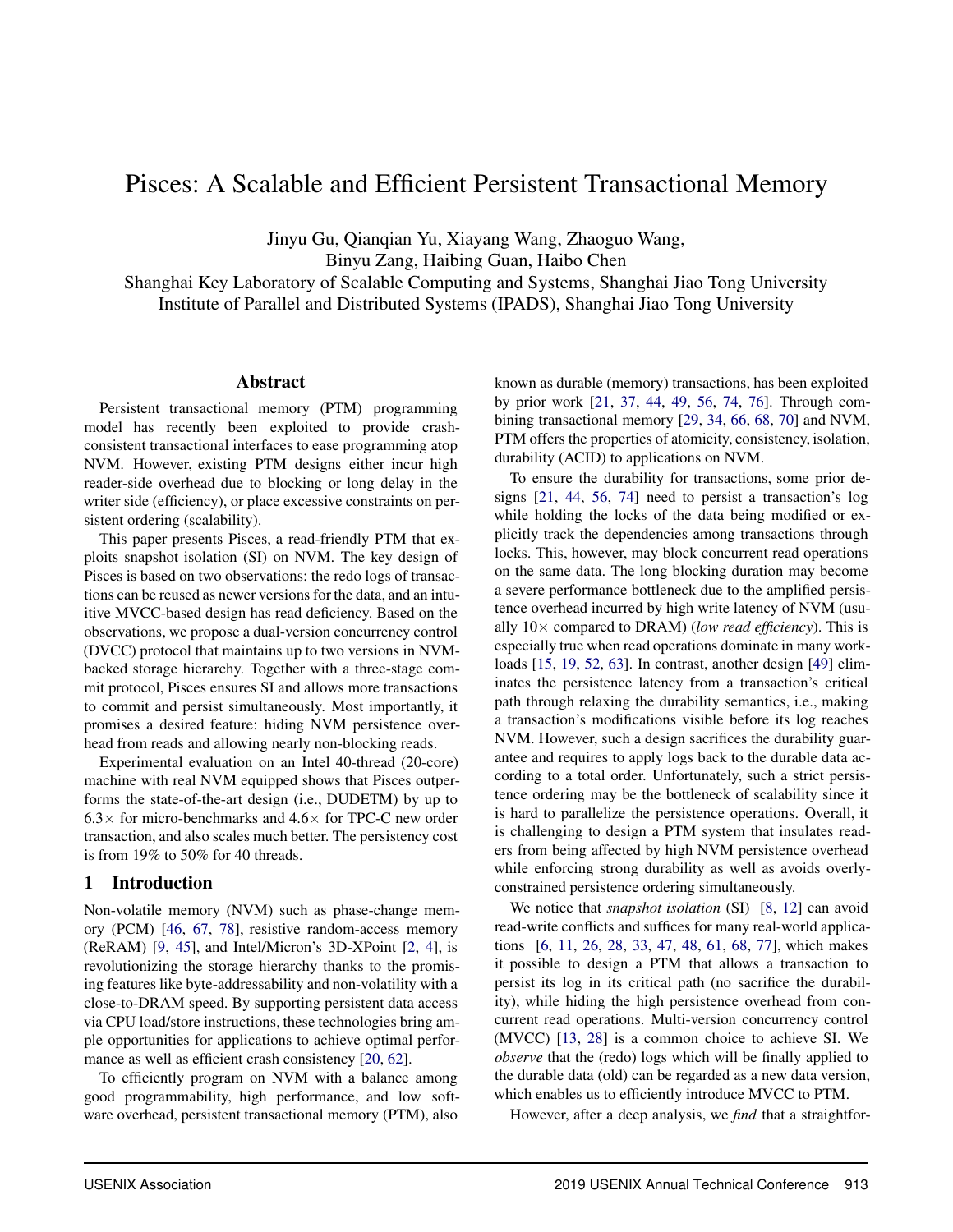ward MVCC-based PTM design not only brings high readerside overhead due to read-indirection problems (challenge-1), i.e., locating the consistent objects in the version lists, but also still leaves the readers affected by the NVM persistence overhead (challenge-2). So, we further present *Pisces*, a readfriendly PTM design that also embraces SI while solving the above two problems and achieves both high read efficiency and good scalability.

Specifically, Pisces proposes *dual-version concurrency control* (*DVCC*) inspired by MVCC and scalable synchronization primitives [\[18,](#page-13-13) [51](#page-15-9), [54,](#page-15-10) [55](#page-15-11)], to solve challenge-1. DVCC still avoids read-write conflicts and thus allows high parallelism for transaction execution, but only keeps one or two versions (using the log as the newer version) for each data object, which minimizes the high cost for maintaining multiple versions in NVM as well as searching in the version lists. To solve challenge-2, Pisces hides the NVM persistence overhead from readers through *three-stage commit* that separates the durable point and the visible point of a (read-write) transaction and minimizes the possible read-blocking time to the duration of two DRAM stores. This blocking *rarely* happens since the possible blocking time is extremely short. A transaction persists its logs (new versions for objects) into NVM in a persist stage (durable) and makes its logs readable to other transactions in a following concurrency commit stage (visible). Note that the potential blocking period resides in the latter stage. Hence, the NVM persistence overhead can be hidden from readers. Besides, a transaction eagerly reclaims the old versions of objects and overrides them with new versions in the last write-back stage, which is for avoiding indirect reads. Furthermore, Pisces also enables *flush-diff* (persist modifications only) to prevent excessive NVM persistence operations and leverages *group-commit* to reduce the overhead for write transactions.

In all, Pisces hides the NVM persistence overhead from readers and promises *almost non-blocking* reads. Pisces guarantees *snapshot isolation* (a formal proof is also provided), and promises *crash consistency* that can restore the system to a consistent snapshot after crashes. In essence, Pisces explores a trade-off between isolation and performance by loosening the isolation level for better performance.

We have implemented and evaluated Pisces on a 40 thread machine. Evaluation results show that Pisces has a notably higher throughput and better scalability compared with the state-of-the-art design (i.e., DUDETM [\[49\]](#page-14-4)). Specifically, Pisces achieves up to  $6.3 \times$  throughput improvement in micro-benchmarks and can improve the throughput of TPC-C new order transaction [\[24](#page-13-14)] and TATP benchmark [\[72](#page-15-12)] by 460% and 64%, respectively.

In summary, this paper makes the following contributions:

• An observation that redo logs can be used as newer data versions and an intuitive MVCC-based PTM design with the observation. A careful analysis of the readinefficiency of the MVCC-based design.

- A first PTM with snapshot isolation (Pisces), which leverages DVCC and three-stage commit to benefit readers most.
- An implementation and evaluation on a real machine with NVM that demonstrate Pisces's efficiency and scalability.

### 2 Background & Overview

Comparing with database transaction, Transactional memory (TM) [\[38](#page-14-11)] ensures atomicity, isolation and consistency (ACI), but lacks the important property of durability. However, the emergence of non-volatile memory provides an opportunity to equip TM with durability [\[44](#page-14-3), [49,](#page-14-4) [56,](#page-15-2) [74](#page-16-1), [76\]](#page-16-2). This section first introduces the backgrounds of NVM and PTM, then provides an overview of our system.

#### 2.1 Background

NVM. The recent release of Intel Optane DC Persistent Memory [\[2\]](#page-13-1) marks the transition of non-volatile memory (NVM) technology from research prototypes to mainstream products. NVM promises to provide fast data persistency. According to current studies [\[47,](#page-14-9) [79](#page-16-4), [81\]](#page-16-5), NVM has the following three features. First, most NVM designs are byteaddressable. This is one major reason why we can directly replace DRAM with NVM. Second, NVM has closeto-DRAM read latency, but about  $10\times$  write latency comparing with DRAM. For example, PCM's write latency is 150∼1000ns and ReRAM's is 500ns, while DRAM has only 60ns write latency [\[47](#page-14-9), [79\]](#page-16-4). Third, special instructions [\[3](#page-13-15)] are provided to help persist the data: 1). *pflush* (e.g., *clwb*) will flush a cache line from CPU cache to NVM. 2). *pfence* (e.g., *mfence*) ensures all previous *pflush* instructions finish.

PTM. There are already various researches which build Persistent Transactional Memory (PTM) systems by leveraging NVM [\[21](#page-13-4), [23](#page-13-16), [44,](#page-14-3) [49](#page-14-4), [56,](#page-15-2) [74](#page-16-1)]. However, most of them focus on optimizing the persistence overhead [\[21,](#page-13-4) [44](#page-14-3), [56](#page-15-2), [74\]](#page-16-1). For example, Kamino-tx [\[56\]](#page-15-2) removes the overhead of data copy in a transaction's critical path by maintaining a backup of all the data. However, in these systems, an on-going write operations usually block conflicting read operations to ensure the consistency. As a result, these read operations will also suffer from NVM's high write latency.

A state-of-the-art design, called DUDETM [\[49](#page-14-4)], tries to address this issue with a decoupled PTM design: it temporarily buffers the running transaction's updates and its redo log in DRAM, then a number of threads will flush the log to NVM asynchronously. Furthermore, a dedicated thread (named reproduce thread) will replay the log to apply the updates to the persistent objects in NVM. However, once the log buffer becomes full because the reproduce thread cannot timely replay and clean the logs, the system needs to stall to wait for the reproduce thread to catch up. To ensure the consistency of the persistent state, the reproduce thread needs to replay the operations in the log sequentially. As a result,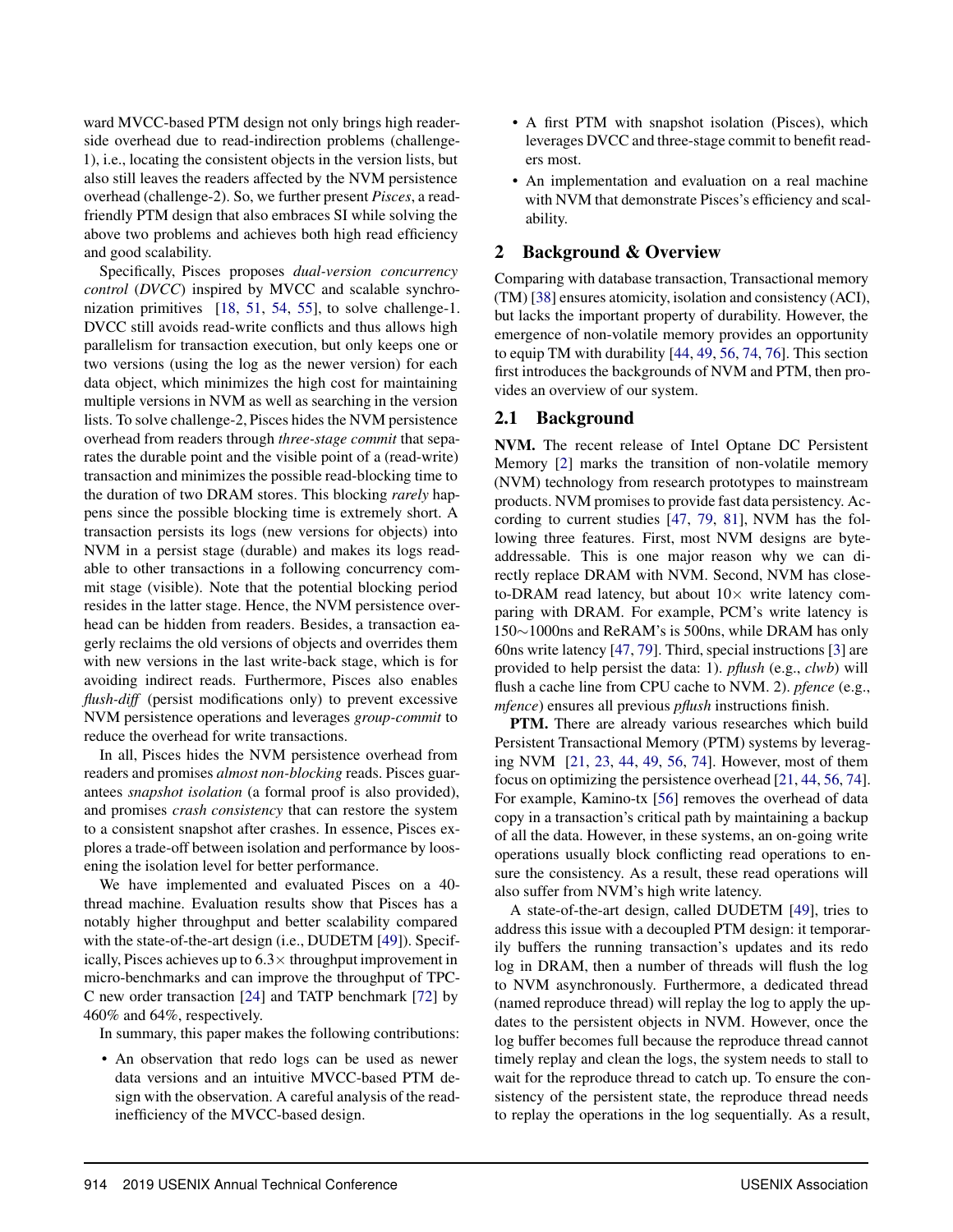the reproduce thread harms the system scalability. Figure [1-](#page-3-0) (a) shows the scalability issue of DUDETM: its performance can only scale up to 8 cores, after which the performance will be bottlenecked by the reproduce thread.

<span id="page-3-0"></span>

Fig. 1: (a) A hash table benchmark with 40% update rate. (b) A comparison on read-only transaction latency.

#### 2.2 Overview

Goal. Comparing with existing works, Pisces is a PTM system with a read-friendly design, since lots of workloads using transactions are read-dominated [\[15](#page-13-5), [19,](#page-13-6) [22,](#page-13-17) [30,](#page-14-12) [52](#page-15-6), [63](#page-15-7)]: for example, the read-write ratio in the update operation of an 8 layer (8-15 keys per node) B+-tree is about 80:1; In the TPC-E and TATP [\[25](#page-13-18), [72](#page-15-12)] benchmarks, about 80% of the transactions are read-only.

Strawman. Pisces is based on the intuition that *snapshot isolation* (SI) [\[8](#page-13-7), [12](#page-13-8)] is able to avoid blocking reads by conflicting writes. At the same time, SI is applicable not only to database workloads [\[6](#page-13-9), [11,](#page-13-10) [26](#page-13-11), [28,](#page-14-7) [33](#page-14-8), [47,](#page-14-9) [77](#page-16-3)], but also to TM workloads [\[48,](#page-14-10) [61,](#page-15-8) [68](#page-15-4)]. For example, Lu et al. [\[53](#page-15-13), [68](#page-15-4)] prove that SI is enough to support a concurrent skip list. Thus, both database and STM systems have begun to use SI to improve concurrency [\[48,](#page-14-10) [61,](#page-15-8) [68\]](#page-15-4).

However, is an intuitive SI implementation good enough to achieve our goal, a read oriented PTM? To answer this question, we implement a prototype system to provide SI based on multi-version concurrency control. Each object maintains a list of multiple versions and is identified by an ID. Each version has a timestamp to indicate its committed point-in-time. When a transaction starts, it sets a start timestamp based on the global timestamp kept by the system. During execution, to read an object, a transaction finds the most recent version which has a smaller timestamp than the transaction's start timestamp by traversing the object's list. For write, a transaction buffers updates in the write set and records the operation in a redo log. To commit its updates, a transaction first acquires the locks of all objects it tries to update. Then it detects write-write conflicts by checking the latest timestamp of these objects. If any object's latest timestamp is larger than the transaction's start timestamp, then the transaction is aborted. After passing the validation, the transaction retrieves its commit timestamp and updates the global timestamp. Then, the transaction flushes its log and the commit timestamp from CPU cache into the NVM, then flushes the updates in the write set to the persistent objects in NVM. At last, it releases all locks.

Issues. To analyze the efficiency of this design, we use it to implement concurrent data structures and compare with their native (single-threaded) implementations. Figure [1-](#page-3-0)(b) shows the evaluation results: the intuitive design has considerable overhead on read requests' latency because of the following problems:

<span id="page-3-1"></span>

Fig. 2: (a) An ordered linked list structure in our MVCC-based PTM. Black arrows represent pointers in different version lists, while the gray arrows indicate the pointers in the linked list. (b) Read operations get blocked in MVCC.

First, traversing the multi-version list of each object increases the latency. This is not only because a transaction with small start timestamp may need to perform multiple indirect memory accesses, but also because the random accesses may harm the cache locality and get blocked due to the cache line being evicted to NVM. Figure [2](#page-3-1) (b) gives a simple example: if a transaction traverses this 3-object list, it actually needs to traverse a much longer list which at least contains three objects and three object IDs.

Second, read operations may still be blocked by the NVM persist operations. Specifically, when a reader accesses an object which is locked by a writer, the reader may be blocked until the writer commits. The reason is the reader is not sure if the writer will have a smaller commit timestamp than its start timestamp or not. Unfortunately, the writer cannot commit until it flushes all its logs into NVM and applies the up-dates in its write set. Figure [2](#page-3-1) (b) gives a simple example:  $T_1$ starts with timestamp 6. When it reads object *D*, it finds *D* is locked by  $T_2$ . Then, it has to be blocked, as  $T_2$  may update *D* with a timestamp smaller than 6.

Basic idea. We develop *Pisces* to solve above issues based on the following basic designs:

*Dual-version concurrency control (DVCC).* To reduce the cost of traversing an object's list, Pisces keeps up to two versions for each object: original object and object copy. When a transaction tries to write an object, it creates and links a new copy to the original object. When the transaction commits, it writes the object copy back to the original object. Concurrent transactions update the same object exclusively by acquiring a lock. Read transactions are able to directly access either version based on their timestamps. Furthermore, to reduce unnecessary NVM writes, we reuse the updates in the redo log as object copy. However, the challenge to implement DVCC is how to ensure an original object won't be overwritten when it may still be needed by some outstanding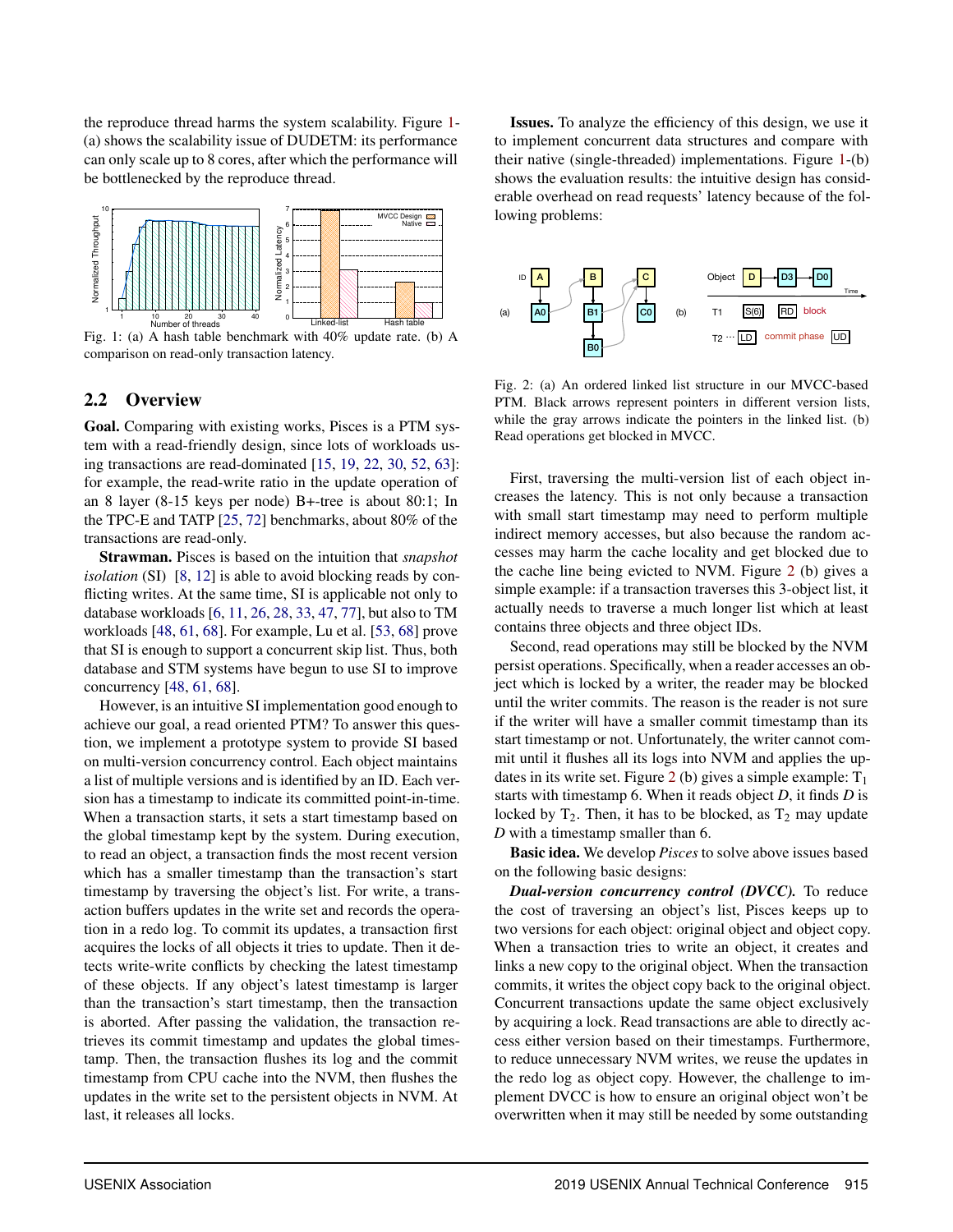transactions with smaller start timestamps.

*Three-stage commit protocol.* To reduce the blocking overhead in the MVCC design, Pisces proposes a three-stage commit protocol: the commit phase is divided into concurrency commit stage, and write-back stage. In the persist stage, a transaction flushes its log into NVM. In the concurrency commit stage, the transaction updates its end timestamp (commit timestamp) and the timestamps of all the object copies in the redo log atomically. In the write-back stage, the transaction writes all object copies back to their original objects. By decoupling different functionalities of the commit phase, Pisces allows nearly non-blocking reads. But the challenge lies in how to atomically update both the end timestamp and the timestamps of object copies efficiently.

Limitation. The main limitation of Pisces is it only provides SI which does not work for all applications, and SI suffers from the well-known write skew anomaly<sup>1</sup> under certain conditions. However, there is a long line of research [\[16,](#page-13-19) [33,](#page-14-8) [48,](#page-14-10) [53](#page-15-13)] on how to detect or eliminate write skew anomalies for SI. Moreover, making SI serializable is also well studied [\[59](#page-15-14), [64,](#page-15-15) [69,](#page-15-16) [75](#page-16-6)]. Leveraging these techniques to provide a stronger isolation level is future work. Currently, careful programming on Pisces is required.

#### <span id="page-4-0"></span>3 Design



Fig. 3: The memory layout of an object, per-transaction log and perthread metadata. Arrows represent pointers.

Layout. Figure [3](#page-4-0) shows the memory layout of three critical components (data object, per-transaction log and perthread metadata) in Pisces. Pisces attaches each object with a pointer (named *next* and initialized as 0) which may point to a next version of this object and is also used as a write lock that needs to be exclusively acquired by a writer. Pisces pre-allocates log area for each thread and each transaction gets its log from the log area of the execution thread when it begins. Pisces also keeps per-thread metadata to record the metadata of the running transaction in each thread (a thread executes at most one running transaction at a time). Object copies as the next (newer) versions of objects reside in the transactions' log and each object copy contains two pointers. One is named as *source* and points to the original object. The other is named as *writer* and points to the running transaction that owns this log (creates this copy).

For the challenges mentioned in the above section, we provide simple but efficient solutions accordingly: First, to prevent an original version from being falsely overwritten, we leverage an RCU-similar design (grace period detection) to block the writer in the write-back phase until the original version in home location is safe to be overwritten. Note that the blocking time will not be exposed to readers. Second, to atomically update a transaction's end timestamp and each copy's version timestamp in an efficient way, we do not explicitly maintain the version timestamp for each copy. Instead, each copy contains the *writer* pointer and reuses the transaction's end timestamp as its version timestamp. As a result, atomicity is guaranteed by simply updating the end timestamp of the write transaction. Next, we discuss the details about the algorithm whose pseudo code is provided in Algorithm [1](#page-5-0) and the correctness argument.

#### <span id="page-4-1"></span>3.1 Algorithm

*TM\_Start* begins a transaction. A transaction marks its status as ACTIVE first, executes a *fence* instruction and reads the global timestamp (globalTS) as its start timestamp (startTS). The *fence* instruction ensures line 2 is executed before line 4.

*TM\_Read* returns a pointer for reading an object. It first reads the value of next pointer in the original object and returns the original object directly if next is zero. This is the *fast path*: accessing the pointer located just before the object introduces nearly-zero overhead because the CPU will prefetch adjacent cache lines. If next is non-zero, which means there exists an object copy, *TM\_Read* returns the object copy when it is created by the current transaction (line 12) or its version is no greater than the current transaction's start timestamp (line 15). There is only one rare case in which *TM\_Read* needs to wait (line 14). We discuss this later when introducing *TM\_Commit*.

*TM\_Write* returns a pointer for writing an object. A transaction can directly write a copy created by itself (line 21 to 23). When writing an object for the first time, a transaction reserves an area for the object copy in its log and tries to acquire the object's write lock (i.e., next pointer) with a compare-and-swap instruction (line 25). If fails to lock, the transaction aborts and restarts after a random delay, which also avoids deadlocks. Otherwise, it copies the original object's content to the object copy and can directly read or write the copy now. Pisces makes copies (redo log) at object granularity, which mitigates the *read-indirection problem* of redo logging at byte granularity. Pisces chooses encounter-time locking to detect conflicts early and thus can avoid unnecessary NVM writes. Also, an object's write lock ensures that it can only be updated sequentially.

*TM\_Commit always* successfully commits a transaction. A transaction marks its status as INACTIVE, indicating it no longer reads any object. It commits directly if it is a read-only transaction. A read-write transaction needs to go through

 $<sup>1</sup>A$  typical write skew example is: One transaction reads A and writes B</sup> while another concurrent transaction reads B and writes A.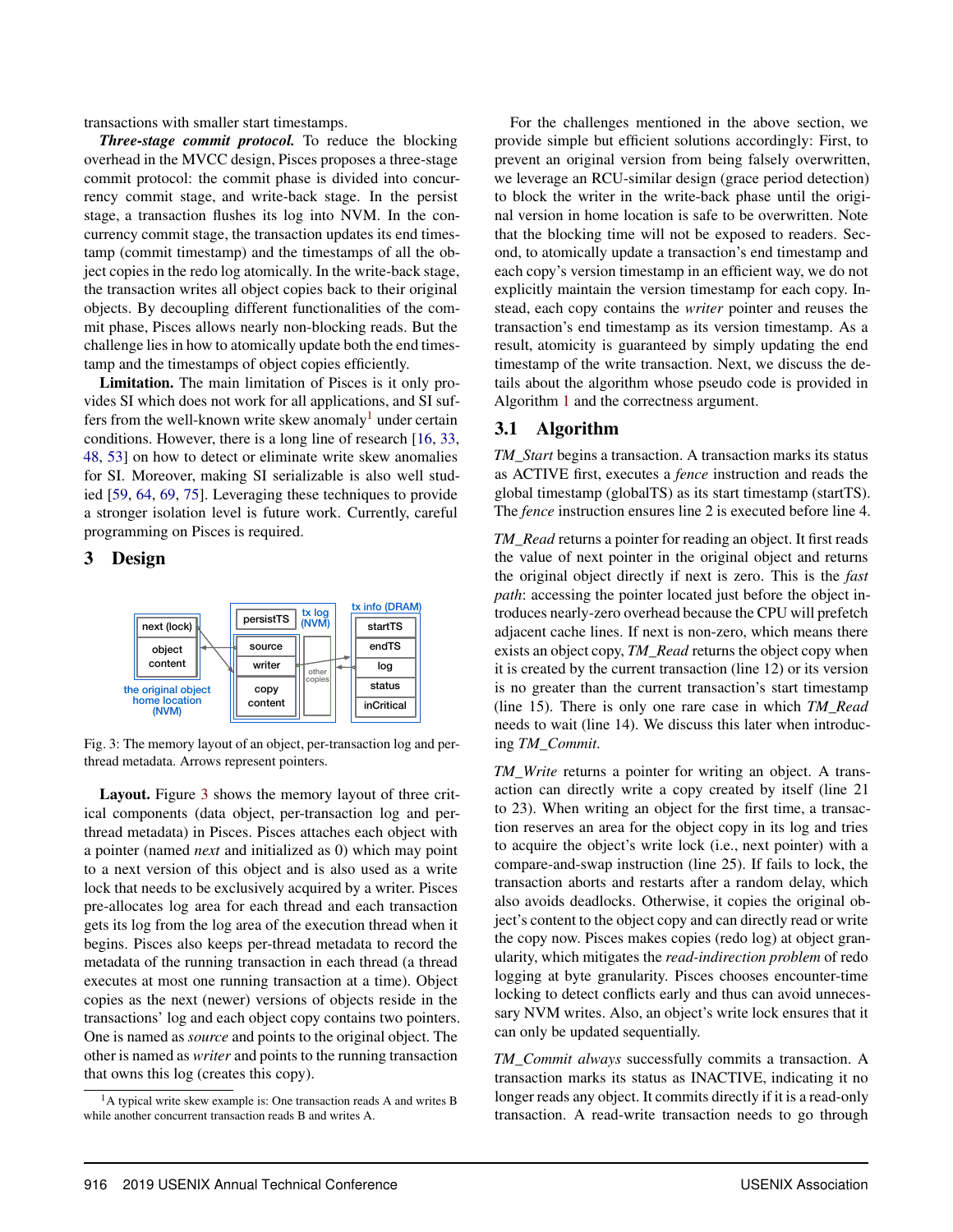Algorithm 1: Pseudo code of Pisces

```
1:Function TM_START(tx)
 2: tx. status = ACTIVE<br>3: fence3: fence<br>4: tx.st
 4: \mathsf{tx.startTS} = \mathsf{globalTS}<br>5: \mathsf{tx.endTS} = \mathsf{INF}5: tx.endTS = INF
 6:
 7: Function TM_READ(tx, p_obj)<br>8: | next = p_obj.next
        next = p\_obj.next9: \begin{array}{|c|c|c|c|}\n\hline\n9: & \text{if next is EMPTY then} \\
10: & \text{return } p\_obj\n\end{array}return p_obj // fast path
11: wtx = next.write12: \begin{array}{c} \n\text{if wtx is tx then} \\
\text{13:} \n\end{array}L return next
14: wait until wtx.inCritical is FALSE
15: if wtx.endTS \leq tx.startTS then<br>16: | return next
         1 return next
17: else<br>18: | r
         18: return p_obj
19:
20:Function TM_WRITE(tx, p_obj)
21: | if p_obj.next is NON-EMPTY
22: \begin{bmatrix} \nand \np_0\n\end{bmatrix}. next. writer is tx then
23: | return p_obj.next
24: \begin{array}{c} \text{copy} = \text{tx.log.alloc}(\text{p\_obj}) \\ \text{25:} \end{array}copy.writer = tx26: \left| \begin{array}{cc} \text{if CAS}(p\_obj.next, \text{ EMPTY}, \text{copy}) \text{ fails} \text{ then} \\ 27: & \text{abort}() \end{array} \right|| abort()
28: copy.source = p_obj
29: memcpy_content(copy, p_obj) // p_obj -> copy
30: return copy
31:
32: Function TM_COMMIT(tx)<br>33: 1 tx.status = INACTI\
        33: tx.status = INACTIVE
34: // stage 1: persist stage
35: if tx.log is EMPTY then
36: <u>[</u> return
37: pflush(tx.log)<br>38: pfence
38: pfence<br>39: tx.log
39: \begin{array}{c} \text{tx.log.} \text{persistTS} = \text{globalTS} \\ \text{40:} \end{array}40: pflush(tx.log.persistTS)
41: pfence
42: 7/ stage 2: concurrency commit stage<br>43: tx.inCritical = TRUE
         43: tx.inCritical = TRUE
44: fence<br>45: tx.en
45: \begin{array}{c} \text{tx.endTS = globalTS + 1} \\ \text{46:} \end{array} tx.inCritical = FALSE
         46: tx.inCritical = FALSE
47: AtomicInc(globalTS)<br>48: // stage 3: write-b
48: // stage 3: write-back stage<br>49: WRITEBACK(tx)
        WRITEBACK(tx)
50:
51:Function WRITEBACK(tx)
52: while exists an ACTIVE transaction t do 53: \mid if t.startTS \lt tx.endTS then
53: if t.startTS < tx.endTS then<br>54: \vert wait
             54: wait
55: for each copy in tx \cdot log do<br>56: \Box memcpy_content(copy.s
            memcpy_content(copy.source, copy)
57: pflush(copy.source.content)
58: copy.source.next = EMPTY
59: pfence // not necessary for correctness
```
three stages. In the *persist stage*, a transaction persists<sup>2</sup> all the object copies in its log into NVM (line 37-38). After that, it retrieves the value of the global timestamp as its log's persist timestamp (line 39) and makes the persistTS persistent (line 40-41). The *pfence* instruction in line 38 guarantees the log's content reaches NVM before its persistTS, and the *pfence* instruction in line 41 ensures both the log and its persistTS reaches NVM. A checksum can be appended to reduce the two fences to one [\[65](#page-15-17)]. A transaction's updates become durable once its persistTS reaches NVM (*durable point*). After a crash, a recovery procedure will replay transactions according to the redo logs and in persistTS order.

In the *concurrency commit stage*, the transaction updates its timestamp atomically by updating the 64 bit endTS with the globalTS (line 45). A boolean flag *inCritical* is used to protect this update to make sure the updated endTS is eventually visible to concurrent reads. For example,  $T_1$  may read the globalTS and update its endTS. However, the updated endTS may be kept in the CPU store buffer and waits to be flushed to CPU cache. As a result, a concurrent transaction  $T_2$  whose startTS is not less then  $T_1$ 's endTS may fail to observe  $T_1$ 's update. With the *inCritical* flag,  $T_1$  will be blocked until *inCritical* is disabled before it tries to read  $T_2$ 's endTS (line 14, 15). This ensures  $T_2$ 's updates on endTS is eventually visible to  $T_1$ . As TSO architecture may reorder read-/write instructions, one fence<sup>3</sup> (line 44) is needed to ensure the execution order of line 43 and 45.

In the *write-back stage*, the transaction first waits for all active transactions whose startTS is less than its endTS to finish (line 52-54). This period actually is the *grace period*. It avoids falsely overwriting an original object which may be needed by transactions with small startTS. Because after this period, all threads are either in an inactive state (not executing transactions) or executing transactions with a startTS larger than the original object's timestamp. Therefore, the original object is *dead* which means it is no longer needed by any transactions. At the same time, this period also helps to detect write-write conflicts. Considering another conflicting transaction with smaller startTS, but access the same object after this transaction. This transaction will be blocked at the write-back stage and cannot release the lock. So, the conflicting transaction will abort since it fails to acquire the lock when accessing the object (line 26). At the end of the writeback stage, it writes each next object to the original object (line 56-57) and releases locks by clearing *next* fields (line 58).

*Programming:* Each transaction should be surrounded by *TM\_Start* and *TM\_Commit*. For reading/writing an object, it first uses *TM\_Read*/*TM\_Write* to achieve the ob-

<sup>2</sup> In the current implementation on Intel CPU, Pisces uses *clwb* to flush cacheline and *MFENCE* to ensure previous flushed cachelines reach NVM.

<span id="page-5-0"></span><sup>3</sup>Currently, Pisces uses *MFENCE* [\[3\]](#page-13-15) instructions which ensures the CPU store buffer is always drained besides serializing load and store operations.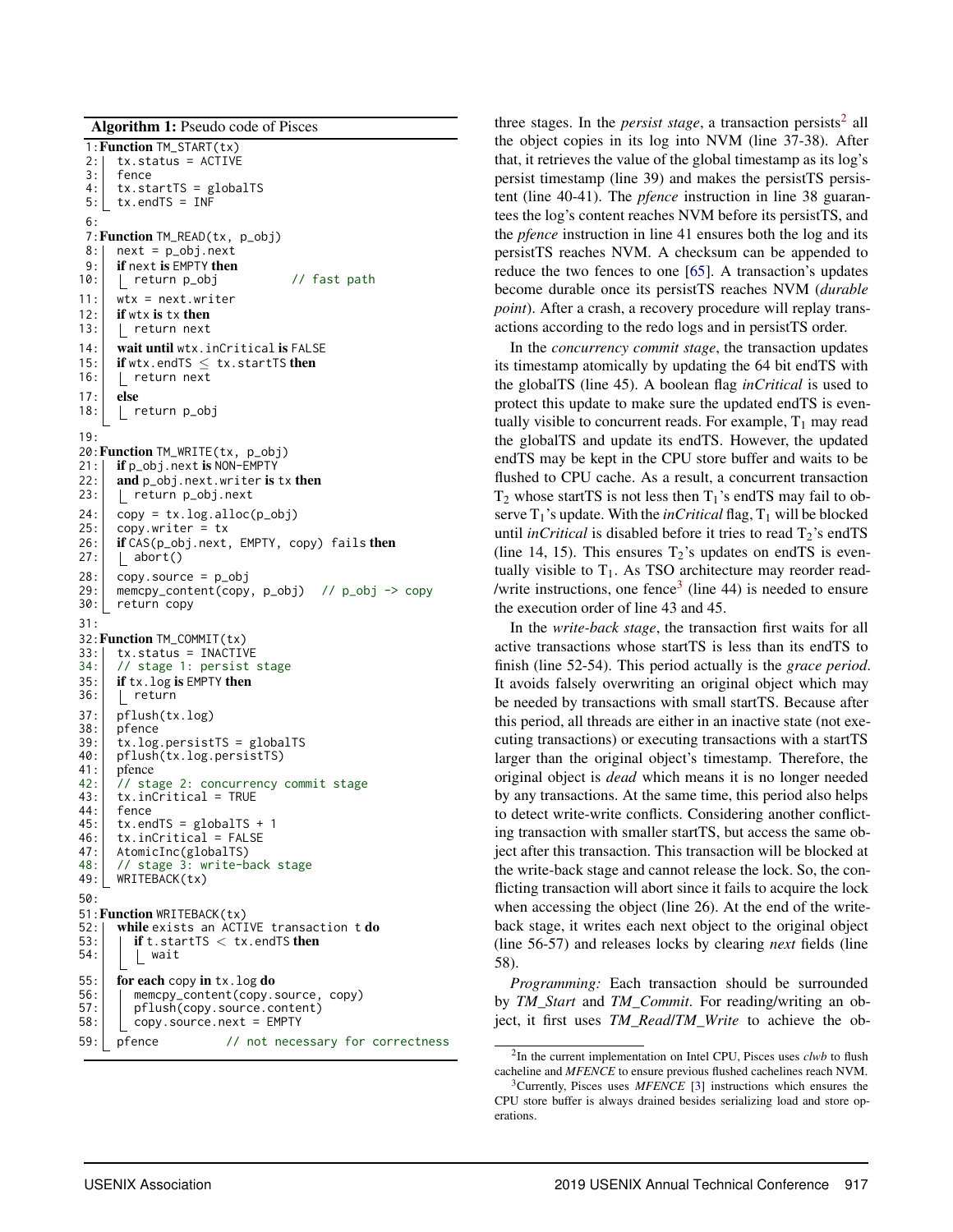ject pointer and then directly accesses that object with the pointer. Pisces also offers helper functions (*TM\_Read\_Field* and *TM\_Write\_Field*) to ease programming.

### 3.2 Log Recycle

Pisces stores logs in per-thread ring buffers and lets each thread recycle its own logs. Generally speaking, there are two principles for log recycle in Pisces for snapshot isolation and crash consistency, separately.

<span id="page-6-0"></span>

Fig. 4: T1 and T2 are two read-write transactions in one thread. T2 happens after T1. Colored rectangles represent transactions' logs.

*P-1: A transaction log can only be recycled after all the copies in it are dead.* A transaction creates new versions of objects in its log and exposes them to other transactions. As shown in Figure [4,](#page-6-0) after a transaction T1 writes the new versions back to the original objects, it is possible that the transaction's log is still required. For example, another transaction can read T1's log if it starts before T1 unlocks the objects and its startTS is no smaller than A's endTS. So, a transaction will not reclaim its own log. Instead, when a following read-write transaction (T2) finishes, the execution thread marks the log of the previous read-write transaction (T1) as reclaimable. Similar to how RCU grace periods can help safely overwriting original objects, the end of the grace period in T2's write-back stage can ensure other transactions no longer access T1's log. Specifically, the end of this grace period ensures (recall line 52-54 in Algorithm [1\)](#page-5-0): previous transactions that may access A1 and B1 in T1's log due to smaller startTS are finished. Therefore, Pisces guarantees all the copies in a log are dead before recycling the log, which achieves *P-1*.

*P-2: A transaction log can only be recycled no earlier than all the logs with smaller persist timestamps are recycled.* Suppose a transaction A updates an object before another transaction B. If B's log is recycled before A and a crash happens, B's updates will lose after recovery because A will be redone according to its log. To enforce *P-2*, Pisces uses an epochbased mechanism for recycling logs. It logically distributes logs to epochs according to their persist timestamps. First, an execution thread marks a transaction's log as reclaimable through recording the transaction's persist timestamp as the thread's *reclaim timestamp* (a per-thread variable). Second, an execution thread will atomically advance the global *epoch* when it finds that all the threads' *reclaim timestamp* exceeds the current global *epoch*. Once the global *epoch* increases, the logs belong to the previous epoch are no longer required, and the corresponding log area can be reused.

#### 3.3 Proof Sketch of Snapshot Isolation

A formal proof can be found in [\[1](#page-13-20)]. According to the specification of snapshot isolation [\[8\]](#page-13-7), we prove Pisces is correct by proving the following two theorems are correct.

#### THEOREM 1 (SNAPSHOT WRITE).

If two transactions update the same object, then one transaction's start TS (short for timestamp) should be greater than another's end TS.

PROOF*.* Based on the fact that, because of locking (line 26, 58), the conflicting transactions update the same object sequentially, we only need to prove the latter's start TS is always larger than the former's end TS. Pisces ensures this invariant by aborting the latter one when it gets a smaller (illegal) start TS: let's assume both of  $T_i$  and  $T_j$  access object *x* and  $T_i$  is before  $T_j$ . If  $T_j$ 's start TS is smaller than  $T_i$ 's end TS,  $T_i$  will be blocked by the active  $T_i$  at the write back phase (line 52-54).  $T_i$  must be active because, by the assumption, it will access *x* after  $T_i$ . Thus, when  $T_j$  accesses *x*, it will find the lock is held by  $T_i$  and abort itself.  $\Box$ 

Before giving Theorem 2, we first define *the TS of an object* as the end TS of its last writer.

#### THEOREM 2 (SNAPSHOT READ).

If a transaction  $T_r$  reads an object *x* with timestamp  $TS_r$ , then: 1)  $T_r$ 's start TS is not less than  $TS_x$ ; and 2) There does not exist a transaction  $T_w$  that updates *x* and its end TS is larger than  $TS_x$ , but not greater than  $T_r$ 's start TS.

PROOF*.* To prove Pisces holds the first invariant, we show that the *x*'s copy returned by TM\_READ must be committed by a transaction whose end TS is not greater than T*r*'s start TS. First, considering the case TM\_READ returns *x*'s original version (line 10, 18). On the one hand, Pisces ensures that, when  $T_r$  starts, all objects' original versions have timestamp which is not greater than  $T_i$ 's start TS. On the other hand, Pisces also forbids any transaction whose end TS is greater than T*i*'s start TS to overwrite the original version (line 52- 54). Next, we consider the case that TM\_READ returns *x*'s the next version (line 13, 16). Pisces ensures the invariant by adding an extra constraint that the writer's end TS must be not greater than  $T_r$ 's start TS (line 15). <sup>4</sup>

Instead of directly showing Pisces holds the second invariant, we prove a variant: if  $T_w$ 's end TS is not larger than  $T_r$ 's start TS (assumption), then it is also not larger than  $TS_x$ . By the assumption above, we can have  $T_r$  starts (line 4) after  $T_w$  reads the global TS in commit phase (line 45). Now, let's consider two cases: 1).  $T_r$  reads *x* before  $T_w$  unlinks the next version from the object (line 58). Thus  $T_r$  is able to get the next version updated by  $T_w$ . Because the TSO architecture does not reorder the updates/reads on *endTS* and *inCritical* in TM\_COMMIT/TM\_READ, thus if T*<sup>r</sup>* finds T*w*'s *inCritical* is false then it must be able to observe T*w*'s *endTS*. As a

<sup>4</sup>The detail proof of the consistency between the *next* copy and its *writer* pointer can be found in [\[1](#page-13-20)].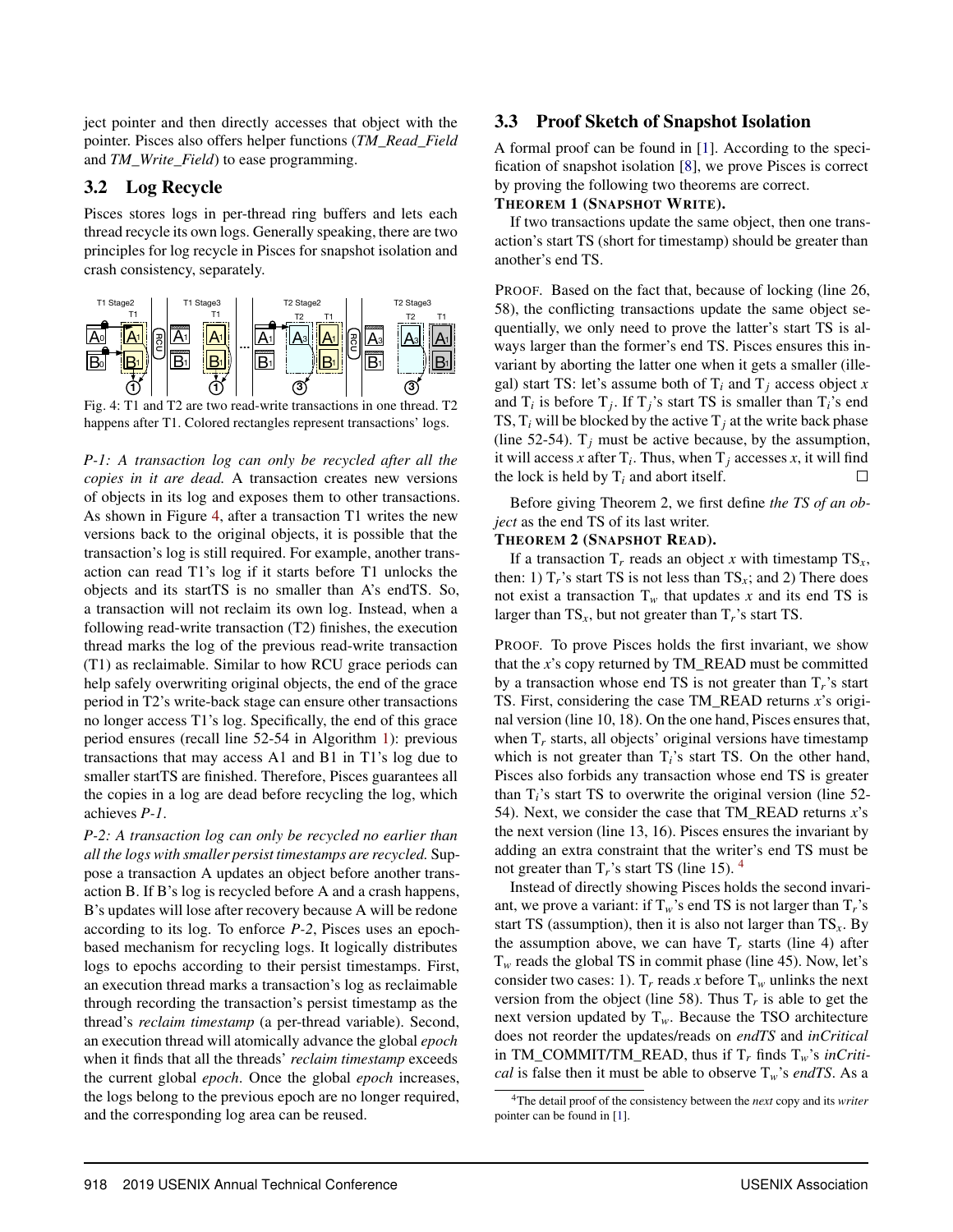result,  $T_w$ 's end TS should be equal to  $TS_x 2$ ).  $T_r$  reads *x* after T*<sup>w</sup>* writes back and unlinks the next copy. For this case, T*<sup>r</sup>* will read the version committed by  $T_w$  or the transaction accessing *x* after  $TS_w$ . Then, we can have  $TS_x$  that must be less than  $T_w$ 's end TS by simply deriving from Theorem 1. 口

## 3.4 Crash Consistency

A recovery procedure will start after a crash and redo the durable transactions in a non-decreasing order of their logs' persistTS. The recovery time is affected by the length of the log which is decided by the log recycling frequency. By default, each execution thread in Pisces tries to recycle the logs after executing 3 (the default threshold) read-write transactions, so Pisces does not suffer from a high recovery cost. Also, Pisces provides a persistent allocator based on SSMalloc [\[50\]](#page-15-18), which can recover the allocation information.

The key to ensuring crash consistency is that *dependent* transactions are (i) persisted and (ii) redone (after a crash) in the correct order that corresponds to their commit order. Two transactions are *dependent* if the read set or write set of the subsequent one overlaps with the write set of the previous one. In this subsection, we explain how Pisces achieves both  $(i)$  and  $(ii)$ .

*Achieving (i)*: Pisces guarantees the persistence ordering of dependent transactions by deferring the visibility of the updates of a transaction. Specifically, a transaction reaches its durable point (the end of *persist stage*) before it is visible (the end of *concurrency commit stage*). If transaction B observes (depends on) transaction A' updates (visible), A must already be persisted (durable). So, the persistence ordering of two dependent transactions must correspond to their commit order, as shown in Figure [5.](#page-7-0)

<span id="page-7-0"></span>

|                   |  | A.persist $\rightarrow$ A.visible $\rightarrow$ B observes A $\rightarrow$ B.persist $\rightarrow$ B.visible |                   |  |  |
|-------------------|--|--------------------------------------------------------------------------------------------------------------|-------------------|--|--|
| persistTS < endTS |  |                                                                                                              | persistTS < endTS |  |  |

Fig. 5: Transaction B depends on A. Arrows mean happen-before.

*Achieving (ii)*: On one hand, Pisces guarantees that if a transaction B depends on another transaction A, B's persist timestamp must be greater than A's (see Figure [5\)](#page-7-0). On the other hand, Pisces's recovery procedure redoes the transactions' logs in a non-decreasing order of their persist timestamps after a crash. Therefore, transaction B that depends on A will be redone after A, which also corresponds to their commit order (B's endTS is greater than A's.) Besides, independent transactions that have the same persist timestamp can be redone in any order.

# 4 Optimizations

*Flush-diff.* Creating redo logs in the granularity of whole objects can avoid searching for new values in the address-value pairs. But it is quite expensive when the modification to an object is much smaller than the object size because the whole log (entire copy) has to be persisted into NVM. Therefore,

we give an optimization named *flush-diff* that only persists the modifications. A transaction creates the object copies in DRAM instead of NVM and only records the updates (address-value pairs) in NVM. In the first commit stage, a transaction only needs to flush those updates into NVM; In the second commit stage, it lets the in-DRAM object copies (new versions) become readable; In the third commit stage, it only needs to apply the logged updates to the original objects in the NVM. Therefore, *flush-diff* can still embrace the advantage of logging a whole object (i.e., directly read/write the copy without the overhead of indirection) by keeping the volatile object copy in DRAM, and significantly reduce the amount of NVM persistence operations.

It is worth mentioning that DRAM footprint in Pisces is limited and not related to the amount of NVM in use. This is because Pisces only temporarily buffers the new object versions in DRAM and timely recycles the transactions' logs. Therefore, the DRAM needed for *flush-diff* is only related to the working set size of the transactions whose newly created copies may still be referenced.

*Group Commit.* Pisces chooses to eagerly write a new version back to an object's home location, which is for benefiting readers but makes the last commit stage for write transactions heavier. As mentioned in Section [3.1,](#page-4-1) a read-write transaction uses the RCU-like waiting mechanism to overwrite the objects in the home location. Besides, it is also costly to update *globalTS* with atomic instruction like *fetch\_and\_add* in a high-contention workload.

To amortize the overhead of both RCU reclamation and updating *globalTS*, Pisces batches and commits several write transactions together. An execution thread delays the commitment of a write transaction till the number of pending transactions (wait for commit) reaches a threshold or another transaction needs to update the same object with T. Then, the thread commits the pending transactions together, i.e., execute RCU mechanism and update the globalTS for one time. Thus, the overhead is amortized by these transactions.

# 5 Evaluation

# 5.1 Experimental Setup

*Basic Setup.* We conduct the experiments on a server provided by Intel. The server has two sockets, each containing a 10-core Intel Xeon Gold 5215M CPU, 128GB DRAM and 128GB Intel Optane DC Persistent Memory (NVM). We enable hyper-threading and bind each software thread to each hyper-thread (40 hyper-threads in all) that runs at 2.5GHz. The Linux kernel version is 4.19.32, and the GCC version is 8.3.1. Without an explicit statement, we use *clwb* instructions to persist data into NVM.

*System for Comparison. DUDETM* [\[49\]](#page-14-4) maps persistent data in NVM to DRAM and uses TinySTM [\[35](#page-14-13)] which is a word-based STM to execute transactions in DRAM. A transaction only needs to write logs in a per-thread volatile log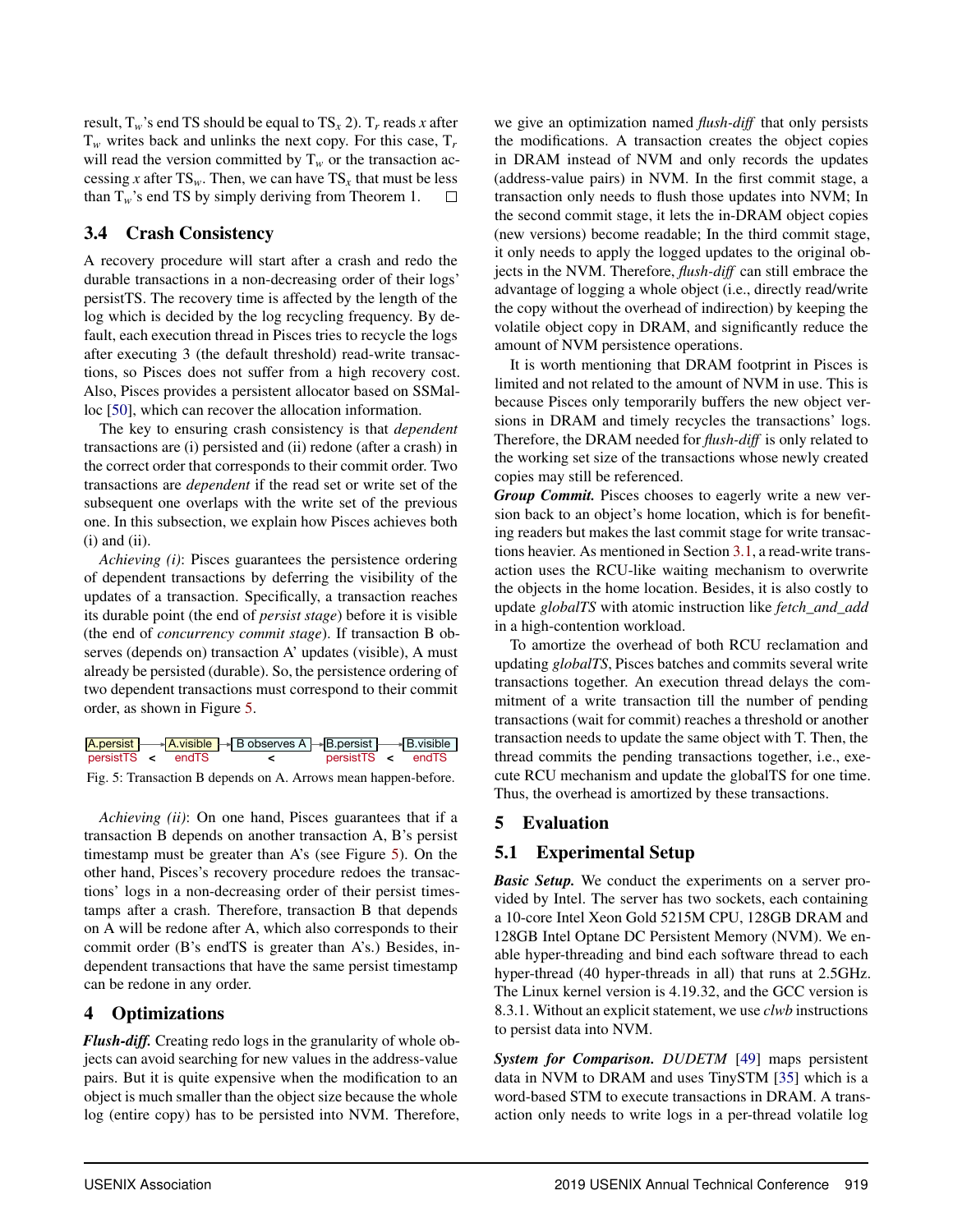buffer, and the background persist threads flush these volatile logs into persistent log buffer. DUDETM also requires another reproduce thread to write logs back to the persistent data. When evaluating DUDETM, we set the size of preallocated DRAM area the same as pre-allocated NVM area to make it able to cache all the NVM data in DRAM, which avoids the potential high overhead of page swapping. The volatile log buffer for each thread can hold 1 million log entries (default configuration), and we double the default size of persistent log buffer to make it able to hold 32 million log entries. In all the experiments for DUDETM, we wait for only foreground threads and not for background threads to finish. Thus, the committed transaction may be not durable yet. Besides, the background threads are not counted into the thread number. Currently, DUDETM does not implement multiple background persistent threads, but the support can be added without changing its design. However, the background reproduce thread needs to replay transactions' logs according to the unique transaction ID, i.e., a total order (hard to utilize multi-threading), which will become the bottleneck in some scenarios. To avoid the single persist thread becoming the bottleneck in the experiments, we allocate the persistent log buffer (should be in NVM actually) in DRAM.

*Benchmarks.* Generally speaking, to develop SI-safe applications, programmers need to analyze whether write skew anomalies may happen in some cases and then avoid the potential anomalies through making write-write conflicts in such cases. We manually ensure the presented benchmarks are SI-safe. referring to [\[48,](#page-14-10) [53,](#page-15-13) [54](#page-15-10)]. For examples, a transaction on a linked list (used in the following hash tables) adds all the modified nodes *including the nodes to be removed* into its write set in which each node object will be locked before updated; a transaction on the following tree structures traverses from the root node to some node in one way and also adds all the to-be-modified nodes into its write set.

#### 5.2 Micro-benchmarks

*Hash Table.* Each hash table contains 10K buckets (implemented as linked lists) and initially contains 100K key-value pairs. We create different numbers of threads to execute search and insert/remove transactions. Figure [6](#page-8-0) presents the evaluation results with various update rates. Note that the yaxis uses *log-scale*. Every test runs 30 seconds.

When the update rate is low, such as 0% and 2%, both Pisces and DUDETM scale well. Although Pisces's readonly transactions may load data from NVM when the data does not reside in CPU cache, they are still faster than that in DUDETM. It is because DUDETM requires a software page table mechanism for translating NVM addresses to DRAM addresses and validation for read operations. Different from DUDETM which incurs software overhead for read operations, Pisces embraces a read-friendly design, and thus its throughput is much higher and grows faster.

When the update rate is 20%, Pisces still scales well within

<span id="page-8-0"></span>

Fig. 6: The throughput of hash table (8-byte key and 64-byte value) at various update rates (legends in the first figure).

20 threads, i.e., a single NUMA (non-uniform memory access) node. The throughput of Pisces increases from ∼1.9 Mops/s to ∼26 Mops/s when the thread number increases from 1 to 20. However, there is an obvious performance drop when the thread number changes from 20 to 22. The main cause is cross-NUMA memory accesses. First, a global timestamp is updated in read-write transactions in Pisces, and a large number of read-write transactions incur high contention on that timestamp. Second, the grace period detection is another overhead for the read-write transactions, and its cost can be enlarged by frequent remote memory accesses. Recall that Pisces uses the RCU/RLU grace period detection mechanism (line 52-54 in Algorithm [1\)](#page-5-0) to avoid overwriting in-use objects' versions. Therefore, while the total throughput of Pisces still grows as the thread number increases from 22 to 40, the growth speed is much slower than that within a single NUMA node.

The throughput of DUDETM grows from ∼1.5 Mops/s to ∼15 Mops/s as the thread number increases from 1 to 16. However, DUDETM's throughput cannot keep growing or even decreases a little when the thread number becomes larger. The reason is that the background threads fails to timely clean up the logs of transactions. Note that the reproduce thread has to modify the persistent objects according to the logs in the order of transaction execution, and make the modifications persistent with cacheline flush instructions. In contrast, Pisces lets each execution thread to persist and write-back the transactions' logs, which can better utilize the NVM write bandwidth.

<span id="page-8-1"></span>Table 1: The average cost of a read-write transaction and one grace period detection in Pisces's hash table. The update rate is 40%.

| #Thread                | 10   | 20   | 30   | 40   |
|------------------------|------|------|------|------|
| RW TX Latency (cycles) | 2902 | 3986 | 7180 | 8496 |
| Grace Period (cycles)  |      | 790  | 1689 | 140  |

The performance of DUDETM and Pisces at 40% update rate shows similar trends with those at 20% update rate. Nev-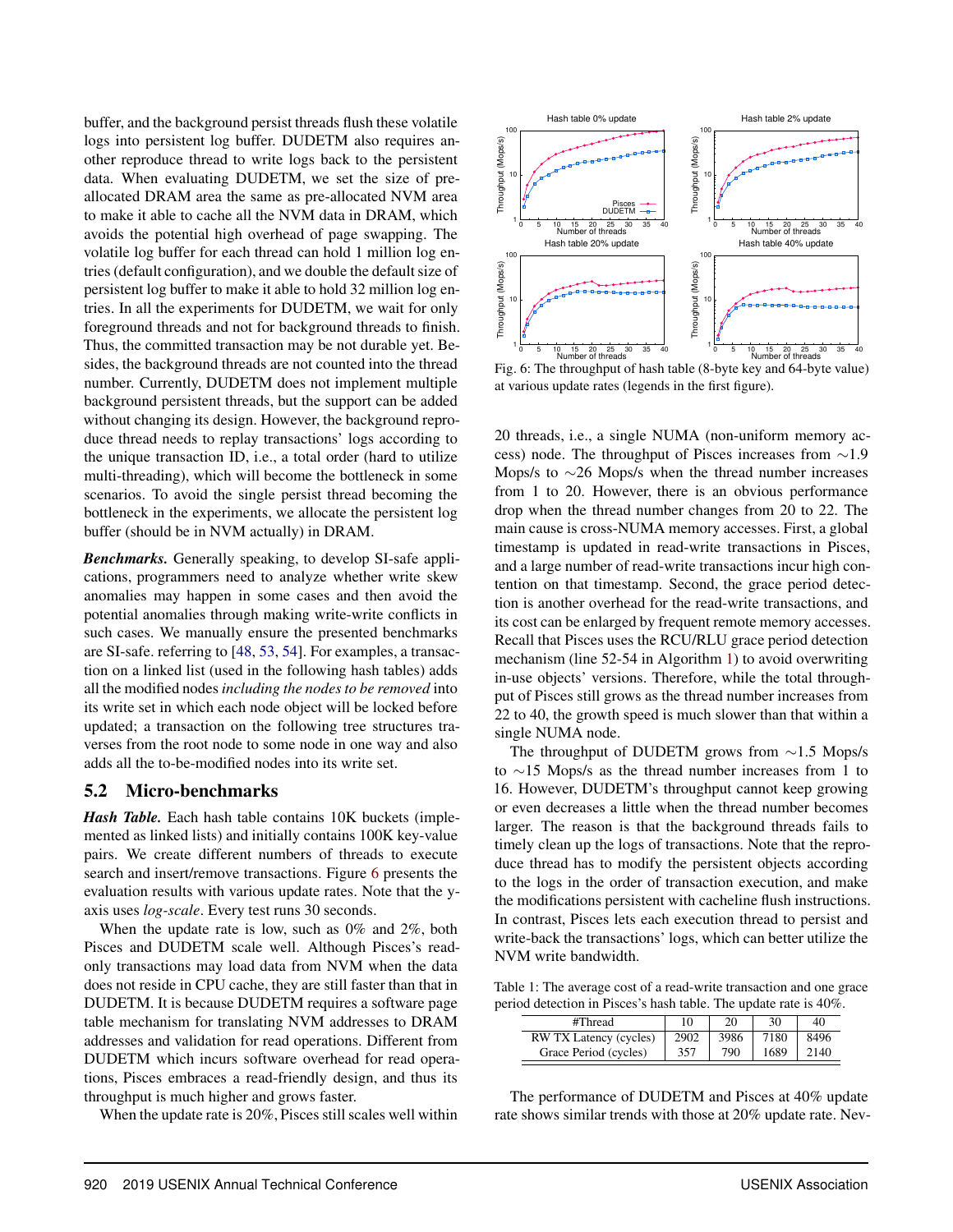<span id="page-9-0"></span>

Fig. 7: The throughput of B+-tree whose node size is 256 bytes with various update rates (legends in the last figure).

ertheless, the throughput of DUDETM only grows within 8 threads because a higher update rate means more read-write transactions (generate more logs and fill the log buffer earlier). For Pisces, the growth speed of throughput becomes lower when the thread number exceeds 20. As presented in Table [1,](#page-8-1) the cost of grace period increases as the thread number increases. The reason is one thread has to check other threads' status for detecting the grace period.

In the case of 40 threads, Pisces's throughput is about 1.8 $\times$  and 2.7 $\times$  of DUDETM's when the update rate is 20% and 40%, respectively. And, its persistency cost is 19% at 40% update rate. Besides, the abort rates of both Pisces and DUDETM (if no blocking) are nearly zero since the hashing mitigates the contention among different threads. However, DUDETM's abort rate increases (up to 9%) if blocking happens because a thread may get blocked with holding locks.

We also evaluate the hash table with an occupancy of 0.75, i.e., 10K buckets and 7.5K key-value pairs. The evaluation results show similar trends. Specifically, at 20% update ratio, the throughput of DUDETM grows from ∼3.3 Mops/s to  $\sim$ 15.9 Mops/s as the thread number increases from 1 to 16. As before, its throughput cannot grow when the thread number is larger than 16. Pisces's throughput grows from ∼2.7 Mops/s to ∼35.9 Mops/s as the thread number increases from 1 to 20. Nevertheless, when the thread number is 1 or 2, DUDETM has a higher throughput than Pisces for two reasons: first, DUDETM leverages extra CPUs (background threads) for persisting data; second, each transaction reads fewer data due to lower occupancy, which mitigates the benefits of read-friendly design in Pisces.

*B+-tree.* We construct B+-trees in which each node contains at most 16 children and randomly insert about 1 million keyvalue pairs at the beginning of each test. Figure [7](#page-9-0) shows the evaluation results of executing search and insert transactions (an insert transaction will modify the target key-value pair if the pair already exists) on B+-trees. Each transaction goes down from the root node to some leaf node. For an insert

transaction, before going down to some node, it first checks if the node is full. If the node is full, it splits the node for creating space. Since we only implement delete operations as marking the target node as deleted, we run every test for 10 seconds in case the trees get too large.

Similar to the results of hash table benchmark, both Pisces and DUDETM can scale well to 40 threads when the update rate is low such as 0% and 2%, because the number of NVM writes is small. Owing to the read-friendly designs, Pisces shows a better performance than DUDETM. Nevertheless, the performance gap between Pisces and DUDETM decreases when the update rate changes from 0% to 2% because Pisces synchronously persists data into NVM while DUDETM hides the persistence overhead through asynchronously persisting the data in the background.

At 20% update rate, DUDETM's throughput is almost the same as Pisces's when there is a single execution thread. However, DUDETM can only scale to two threads while Pisces has much better scalability. The scalability issue of DUDETM arises earlier in B+-tree benchmark than in hash table benchmark because the read-write transactions in B+ tree generates more log and thus burden the reproduce thread more. Enlarging the size of log buffer can mitigate/hide the problem to some extent but cannot eliminate/solve this problem. At 40% update rate, DUDETM actually outperforms Pisces when the thread number is 1. However, its scalability issue gets worse because of the higher update rate.

At 40% update rate, DUDTEM's throughput grows from 763 Kops to 1370 Kops as the thread number increases from 1 to 40. The reason is each execution thread has one volatile log buffer. Therefore, the total throughput grows a little when adding more threads (more buffer). Nevertheless, longer running time will further flatten the throughput.

To clearly show that the reproduce thread blocks the execution threads and restricts the overall performance, we also evaluate the performance of *DUDETM-ideal* in which the background reproduce thread directly marks the persistent log area as free without writing back the logs in it to persistent objects in NVM. In fact, *DUDETM-ideal* emulates the performance of DUDETM with an infinite persistent log buffer. As shown in the last sub-figure in Figure [7,](#page-9-0) *DUDETMideal* scales very well to 38 threads. The reason for the performance drop in 40 threads is the total thread number (40 execution threads together with 2 background threads) exceeds the hardware thread number (40 hyper-threads). Since the only difference between *DUDETM-ideal* with DUDETM is whether the background reproduce thread really flushes data to NVM, we can conclude the centralized reproduce thread severely harms the system's scalability.

When the update rate is 20% or 40%, the throughput of Pisces almost keeps growing as the thread number increases to 40. And, the persistency cost is 36% at 40% update rate. The NUMA problem in B+-tree is less severe than that in the hash table since the total throughput is lower in B+-tree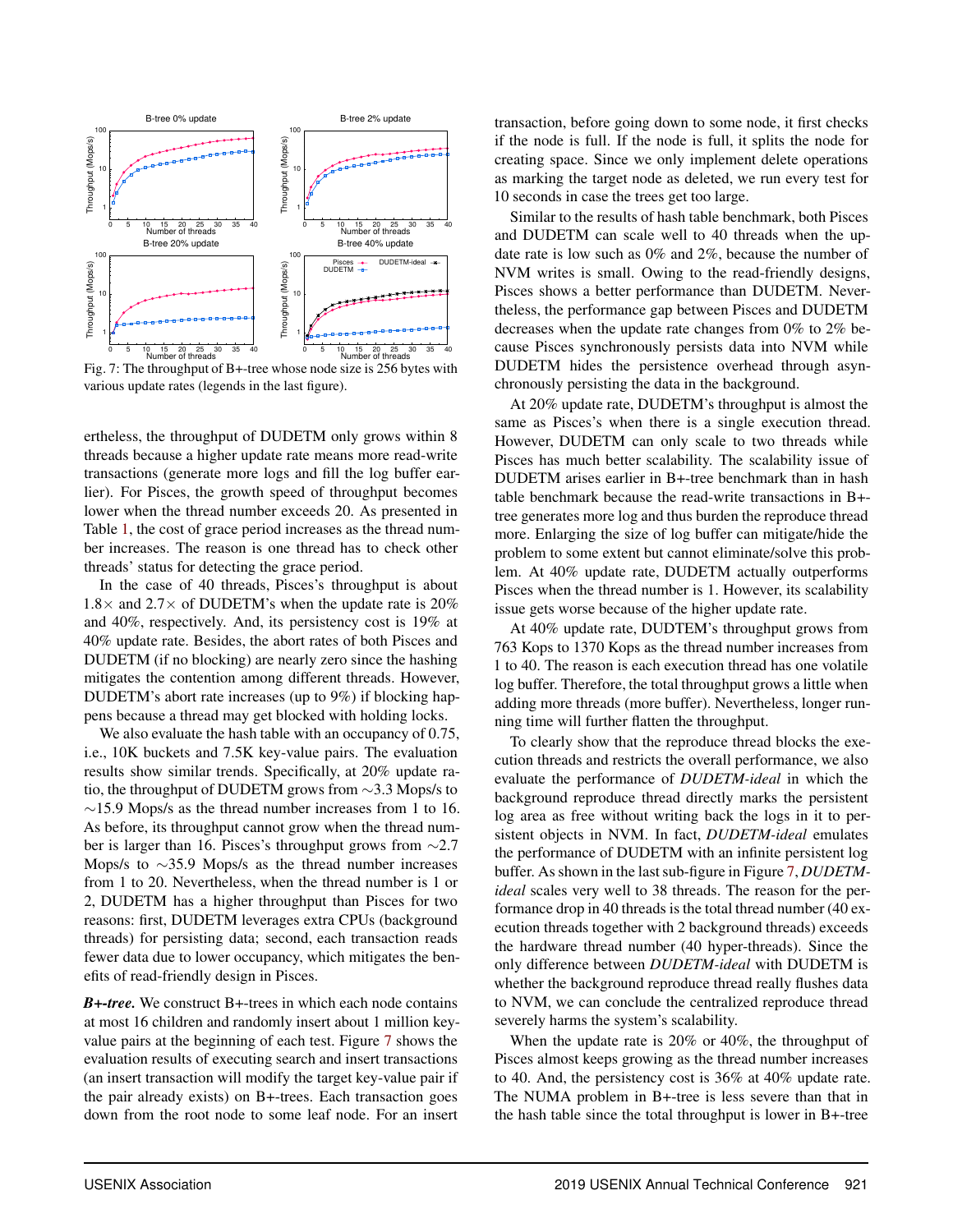<span id="page-10-0"></span>Table 2: The average cost of a read-write transaction and one grace period detection in Pisces's B+-tree. The update rate is 40%.

| #Thread                |       | 20     | 30 | 40    |
|------------------------|-------|--------|----|-------|
| RW TX Latency (cycles) | 9.374 | 12.024 |    | 16847 |
| Grace Period (cycles)  | 162   |        |    | 3528  |

(less read-write transactions). Nevertheless, the performance growth speed still becomes slower when the thread number exceeds 20. Table [2](#page-10-0) presents the cost of grace period detection in Pisces's B+-tree.

#### <span id="page-10-1"></span>5.3 Real-world Benchmarks



We also evaluate macro-benchmarks (i.e., TPC-C and TATP) which are tested in DUDETM. Besides, we further evaluate Pisces and DUDETM on *kmeans*, *ssca2*, and *vacation* which are popular transactional memory benchmarks [\[57](#page-15-19), [58](#page-15-20)].

*TPC-C.* TPC-C is an online transaction processing (OLTP) benchmark. We implement its *new-order transaction* [\[24\]](#page-13-14) with B+trees whose nodes contain at most 32 children as the tables. In this experiment, each execution thread works on its corresponding warehouse and executes new-order transactions (the update rate is 100%). On average, each transaction involves inserting over 10 new objects into different tables as well as modifying over 10 existing objects, which generates much more logs than the transactions in the previous microbenchmarks.

Figure [8-](#page-10-1)(a) gives the evaluation results. Since there is no conflict among transactions from different execution threads, the throughput of Pisces continues to grow with the increase of thread number. There are no transaction aborts in this experiment for Pisces. For fairness, we also modify the TinySTM used by DUDETM (enlarge the *LOCK\_ARRAY\_LOG\_SIZE*) to avoid false sharing of address locks and reduce the abort rate in DUDETM to zero. However, the throughput of DUDETM at 40 threads is only twice of that at 1 thread.

The evaluation results clearly demonstrate that Pisces utilizes the NVM bandwidth in a much better way than DUDETM. A centralized log-reproducing thread can hardly catch up with the progress of multiple execution threads. So the execution threads fill the log buffers in DUDETM. Once the log buffers are full, all the execution threads are blocked, and then the whole system's progress relies on the

background log-reproducing thread. Instead of flushing data to NVM in a centralized way, Pisces lets each thread make the transactions' persistent and thus allows more parallelism in the NVM persistence operations. Since NVM device can serve the memory operation requests from different CPUs at the same time, the throughput of Pisces grows from ∼28 Kops/s to ∼252 Kops/s as the thread number increases from 1 to 40. The NVM hardware bandwidth limit is still not reached, inferred from the growth in throughput.

Compared with DUDETM, Pisces can achieve about  $4.6\times$ speedup when the thread number is 40. And, the persistency cost is about 50%.

*TATP.* TATP benchmark [\[72](#page-15-12)] is another OLTP application. We implement three read-only transactions and three readwrite transactions of it. We use the same B+Tree in the TPC-C experiments as the data structure of tables, set the update ratio to 18% and initialize the population size to 200,000.

Different from the new-order transactions in TPC-C, the read-write transactions in TATP are much smaller. For example, the *update-location transaction* that occupies 14% of the total transactions only update one single existing object. So, each TATP read-write transaction involves less NVM writes than TPC-C transactions and even less than the B+ tree micro-benchmark in which most read-write transactions insert a new object. Thus, DUDETM can scale to 22 threads. However, its scalability issue still comes up when the thread number gets larger.

For Pisces, the throughput grows from ∼0.7 Mops/s to ∼14 Mops/s as the thread number increases from 1 to 40. Pisces's peak performance is about 64% higher than DUDETM's. And, the persistency cost is 26%. The NUMA issue also appears in this benchmark. The RCU grace period detection cost is higher if the total throughput of read-write transactions is higher because of the higher (cross NUMA nodes) cacheline contention (i.e., checking other thread's status). This is also why the NUMA issue is not obvious in the TPC-C benchmark. The NUMA issue also leads to a slower growth speed of the throughput after the thread number exceeds 20.

*TM Applications.* Referring to [\[7\]](#page-13-21), we implement and evaluate *kmeans*, *ssca2*, and *vacation* in both Pisces and DUDETM. Currently, we only persist data that are surrounded/protected by TM interfaces.

<span id="page-10-2"></span>Table 3: The execution time of *kmeans* (shorter is better).

| #Threads     |     |     |  |  |
|--------------|-----|-----|--|--|
|              | J.J | 3.8 |  |  |
| Pisces $(s)$ |     |     |  |  |

*Kmeans* is a machine learning application and this experiment test it with low contention and medium data set. Table [3](#page-10-2) shows the execution time. In this benchmark, both DUDETM and Pisces scale to 16 threads. However, there is a performance drop for both systems when the thread number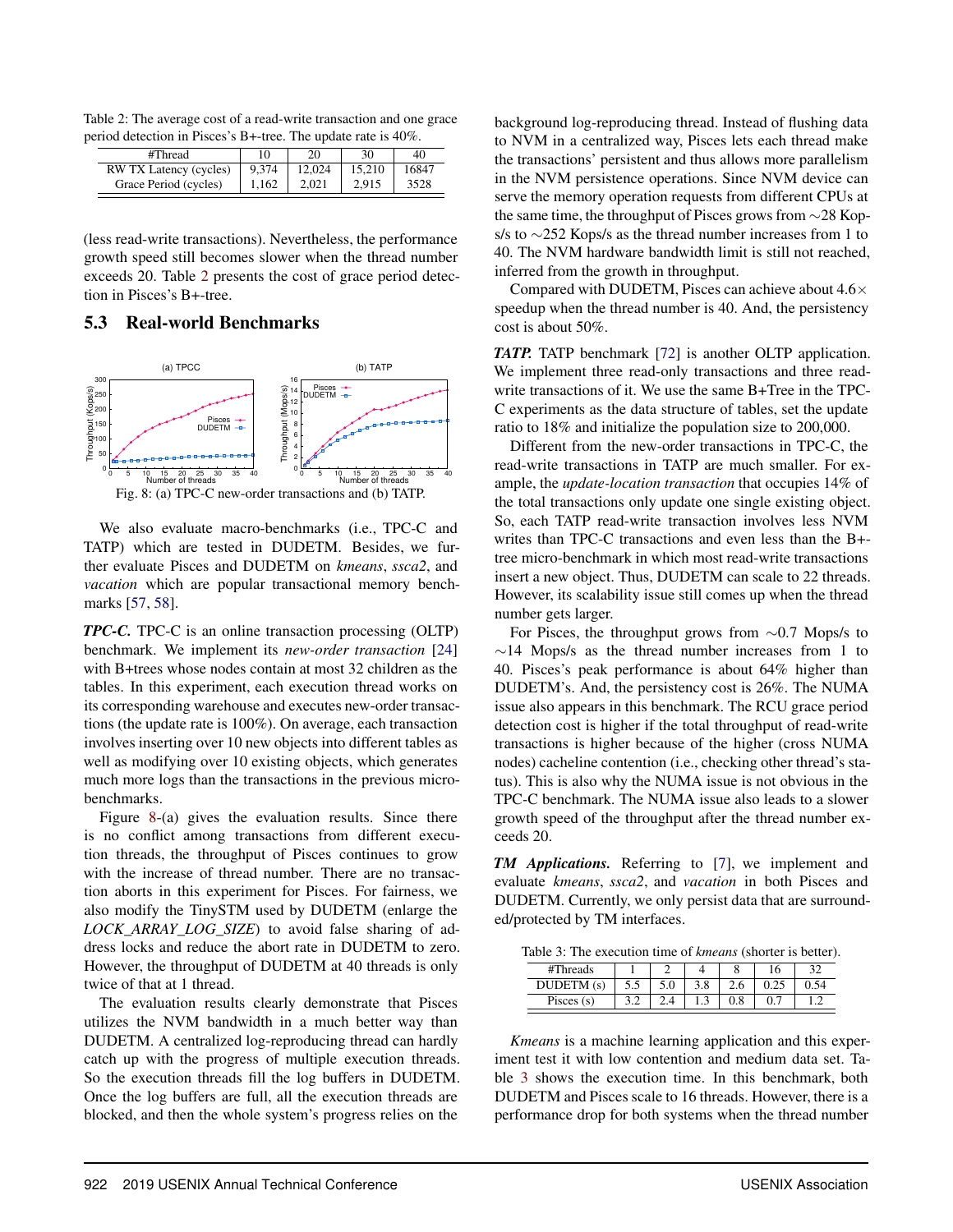increases from 16 threads to 32 threads, because they both suffer from high abort rates (84% for DUDETM and 77% for Pisces). The performance of Pisces is also bottlenecked by grace periods' cost which is enlarged by NUMA. It is also worth mentioning that the foreground threads in DUDETM get blocked by full volatile logs (slow background threads) when the thread number is less than 8. As a result, DUDETM has an obvious performance improve when the thread number increases from 8 to 16. For the same reason, DUDETM performs worse than Pisces with no more than 8 threads. When there are more than 8 threads, DUDETM has better performance than Pisces because the foreground threads in DUDETM neither need to persist write transactions nor get blocked by background threads.

In this benchmark, with the increase of thread number, foreground threads in DUDETM are less likely to get blocked by the reproduce thread. The reason is that *kmeans* evenly distribute a specific amount of work to the foreground execution threads and thus each thread executes less transactions when there are more threads. Specifically, to finish this benchmark, all the threads need to commit 1M transactions in total and generate 40M log entries. When the thread number is more than 16, the foreground threads in DUDETM do not get blocked since each of them has a volatile buffer with 1M log entries. Nevertheless, when testing with large data set (10M transactions and 400M log entries), the foreground threads in DUDETM still get blocked when there are 32 threads.

<span id="page-11-0"></span>Table 4: The execution time of *ssca2* (shorter is better).

| #Threads      |            |             |          |     |     | 32  |
|---------------|------------|-------------|----------|-----|-----|-----|
| $\sim$        |            |             | ے ۔      |     | 9.3 | 9.3 |
| Pisces<br>(S) | $\circ$ .o | $\circ$<br> | o<br>8.4 | 5.4 | 5.0 |     |

Scalable Synthetic Compact Applications (*ssca2*) simulates the computation on graphs. Table [4](#page-11-0) gives the evaluation result of ssca2 with medium data set  $(2^{18}$  nodes). Different from kmeans, ssca2 involves a larger number of transactions and DUDETM cannot scale well since the background reproduce thread cannot timely consume the logs. So for DUDETM, 32 threads cannot finish this benchmark faster than 16 threads since the execution threads get blocked. Nevertheless, if evaluating ssca2 benchmark with the small data set  $(2^{13} \text{ nodes})$ , DUDETM can scale well but the performance of Pisces also gets much better.

Pisces scales better than DUDETM in this benchmark. However, the execution time of Pisces is longer than that of DUDETM when the thread number is 1 and 2. This is because foreground threads in DUDETM do not make the transactions' updates persistent, and we only calculate the runtime of the foreground threads. Similar to previous experiments, Pisces suffers from NUMA problem again. Since the throughput in this benchmark is high (executes ∼11M transactions in total) and the update rate is 100%, the NUMA

<span id="page-11-1"></span>problem is more severe and thus causes the performance to drop when threads number changes from 16 to 32.

Table 5: The execution time of *vacation* (shorter is better).

| #Threads     |                                              |     |    |     | 16  | າາ |
|--------------|----------------------------------------------|-----|----|-----|-----|----|
| $\sim$       |                                              |     | ر  | . . | U.O |    |
| Pisces $(s)$ | o<br>$\sim$<br>$\mathbf{0} \cdot \mathbf{4}$ | т., | ٠. | .0  | Q   |    |

*Vacation* is an OLTP system which emulates a travel reservation system. The *vacation* benchmark has 100% update ratio, and each transaction has bigger read/write sets. We use hash tables to implement tables in the benchmark. Table [5](#page-11-1) shows the evaluation result of this benchmark with medium data set and low contention.

As shown in Table [5,](#page-11-1) the execution time of both DUDETM and Pisces decreases as the thread number increases in this benchmark. In the case of 1 and 2 threads, Pisces performs better than DUDETM. The reason is that DUDETM introduces software overhead for the read operations in the transactions. Since the read sets are large, the software overhead such as read validation is non-negligible. But DUDETM scales well since this workload (executes 400K transactions in total) does not cause the full log problem.

Overall, Pisces does not scale as well as DUDETM. As the benchmark is update-only and the average transaction latency is long (big transaction), the grace period detection mechanism in Pisces becomes more time-consuming and brings high overhead. Hence, with the increase of thread number, transactions spend more time in the grace period detection mechanism, which leads to dissatisfactory performance. On average, the mechanism costs each transaction 30,433 cycles and 46,070 cycles when the thread number is 16 and 32, respectively. And the average transaction latency is about 168,000 cycles when there are 32 threads.

#### <span id="page-11-2"></span>5.4 Other Performance Analysis



Fig. 9: (a) The performance gain break down. (b) The performance of read-only transactions. Read latency in Pisces with (c) increased NVM write latency and (d) increased NVM write bandwidth.

Figure [9-](#page-11-2)(a) shows step-wise performance gain from the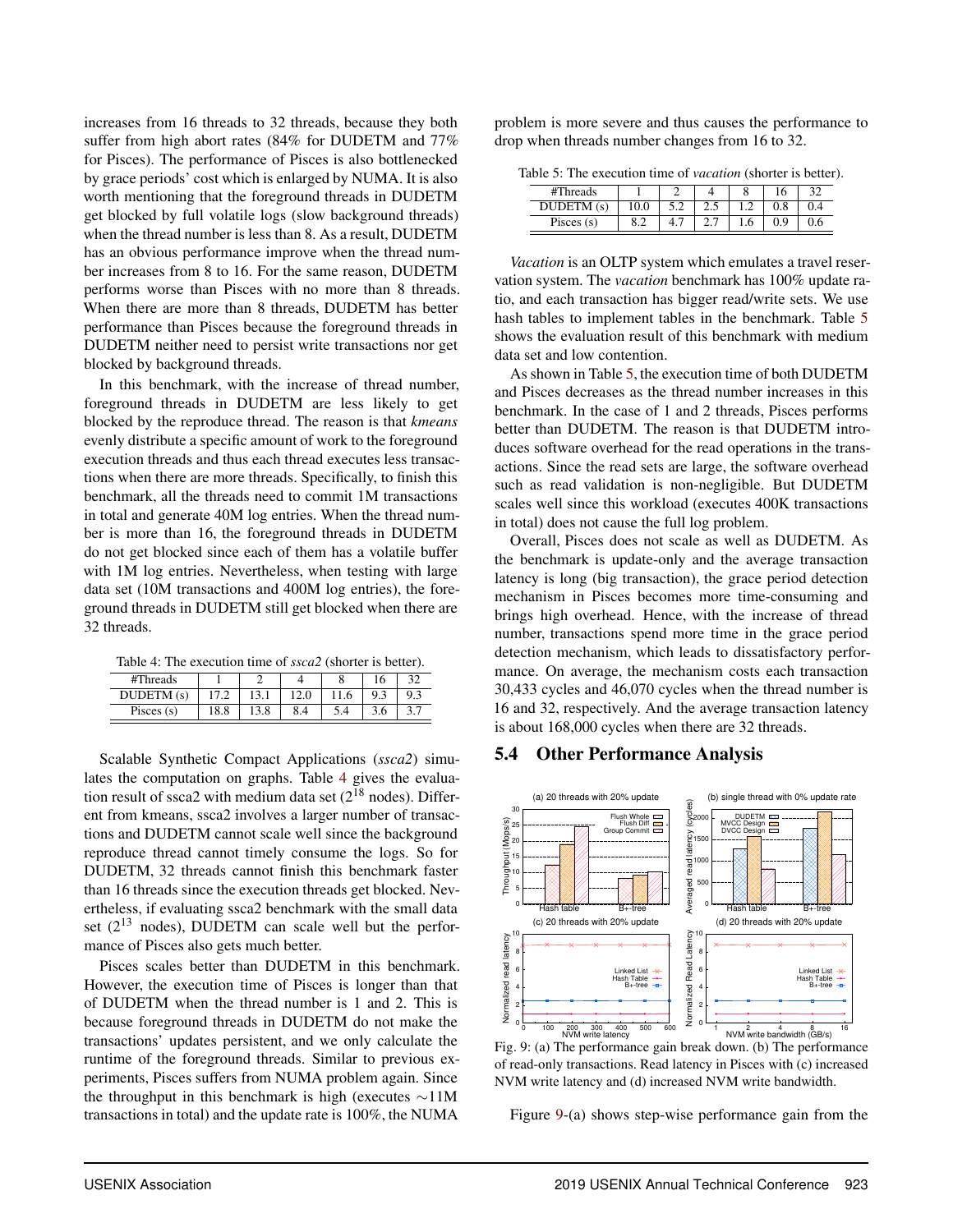optimizations in Pisces. *Flush Diff* improves the throughput of hash table and B+-tree by 52% and by 11%, respectively, because it effectively reduces the number of NVM writes. Since a write transaction on a hash table changes a small portion of the nodes, there is more data that does not need to be logged and written back. However, a transaction on a B+-tree usually involves more data modification, especially, when node splitting is required. So *Flush Diff* benefits hash table more in the presented settings. *Group Commit* (setting group number as 3) brings a performance gain of 30% for hash table and 12% for B+-tree, through reducing the number of grace period detection and *fetch\_and\_add* instructions on the global timestamp. The performance improvement in hash table is larger for two reasons. First, Pisces has a higher throughput in the hash table benchmark which means higher contention on the global timestamp. Second, the grace period detection in hash table takes a higher percentage of cost in a write transaction than that in B+-tree. Note that the current *Group Commit* implementation will increase the latency of write transactions. Nevertheless, Pisces can only batch the write-back stages instead of the whole commit phases to mitigate this issue.

Figure [9-](#page-11-2)(b) compares the average latency of readonly transactions in micro-benchmarks. Compared with our MVCC-based design, the DVCC design in Pisces significantly reduces the read latency (about  $2 \times$  faster). The reason is that each read operation in the MVCC-based design involves locating the version list of an object and traversing the list, leading to at least one more random memory access (i.e., read indirection). Compared with DUDETM (needs address translation and read validation), Pisces's read operations are also faster owing to the read-friendly design. For the hash table benchmark, the read-only transaction in Pisces is faster than DUDETM's by 472 cycles. While for the B+-tree benchmark, the read-only transaction in Pisces is faster than DUDETM's by 605 cycles. This is because a read transaction in B+-tree contains more read operations.

Different persistent memory technologies may have different persistent cost. We further use an NVM emulator which explicitly add delays to the NVM flush operations according to the NVM write latency and bandwidth (similar to prior work [\[17](#page-13-22), [37](#page-14-2), [49,](#page-14-4) [49\]](#page-14-4)). As shown in Figure [9-](#page-11-2)(c) and Figure [9-](#page-11-2)(d), the average latency<sup>5</sup> of read-only transactions, each of which searches for an element in the corresponding data structure, is stable with various NVM write latency and bandwidth. The reason is that Pisces avoids writers blocking readers. Although the NVM write latency and bandwidth affect the latency of write operations in Pisces, the latency of read-only transactions is insensitive to that of write operations. Therefore, Pisces produces a stable average latency of read-only transactions with increased NVM write latency and bandwidth. Other experiments with different thread num-

<sup>5</sup>We set the read latency in hash table in the case of zero NVM write latency to 1. Other results are normalized against it.

bers or different update rates give similar results.

#### 6 Related Work

Compared with most PTM designs (Mnemosyne [\[74](#page-16-1)], NV-Heaps [\[21](#page-13-4)], Kamino-Tx [\[56](#page-15-2)], and DCT [\[44\]](#page-14-3)) which reduce the persistence latency of write transactions through various novel techniques but may expose NVM persist overhead to readers, Pisces focuses on benefiting read operations and can always hide NVM persist latency from readers. A most recent PTM named Romulus [\[23\]](#page-13-16) promises never blocking read-only transactions through maintaining twin copies of the durable data. Pisces shares a similar idea to avoid blocking read-only transactions and further exploits SI to avoid blocking any read operation. Romulus instruments loads and stores to NVM through programming language feature, which is elegant and can be borrowed to Pisces. Besides, Romulus chooses a single writer design which can reduce the average number of fences for write transactions, however, limits the concurrency of NVM persistence. Some recent studies [\[42,](#page-14-14) [60](#page-15-21), [71](#page-15-22)] leverage hardware modifications to implement efficient PTM systems. NVM is also exploited by in-memory database systems [\[27](#page-13-23), [43](#page-14-15)] and new file systems [\[31](#page-14-16), [32](#page-14-17), [80](#page-16-7)]. Others [\[5,](#page-13-24) [37](#page-14-2), [40](#page-14-18), [41](#page-14-19), [47\]](#page-14-9) provide libraries for applications to utilize NVM.

Transactional Memory (TM) has been well studied [\[10,](#page-13-25) [14](#page-13-26), [29](#page-14-5), [34](#page-14-6), [39](#page-14-20), [66](#page-15-3), [68](#page-15-4), [70](#page-15-5)]. Some studies [\[36,](#page-14-21) [73\]](#page-16-8) propose non-blocking designs and some others also investigate snapshot isolation to TM [\[48](#page-14-10), [68\]](#page-15-4), which significantly reduces the abort rates. But they do not consider crash consistency under NVM. Matveev et al. [\[54](#page-15-10)] propose a novel and lightweight synchronization mechanism (RLU) for concurrent programming. DVCC in Pisces is inspired by both MVCC and RLU. Thus, Pisces and RLU share a couple of similarities including maintaining two versions and allowing readers to read the write sets of writers. However, RLU neither provides a transactional programming semantic (no snapshot isolation) nor considers NVM (no durability and crash consistency).

#### 7 Summary

This paper presents Pisces, a read-friendly PTM that provides transactional memory APIs for programming on NVM. With several techniques such as DVCC and three-stage commit, Pisces achieves both high throughput and good scalability while ensuring snapshot isolation and crash consistency.

#### 8 Acknowledgement

We sincerely thank our shepherd Michael Swift and the anonymous reviewers for their insightful suggestions. Also, we sincerely thank the authors of DUDETM for giving guidance. This work is supported in part by China National Natural Science Foundation (No. 61672345). Zhaoguo Wang is the corresponding author.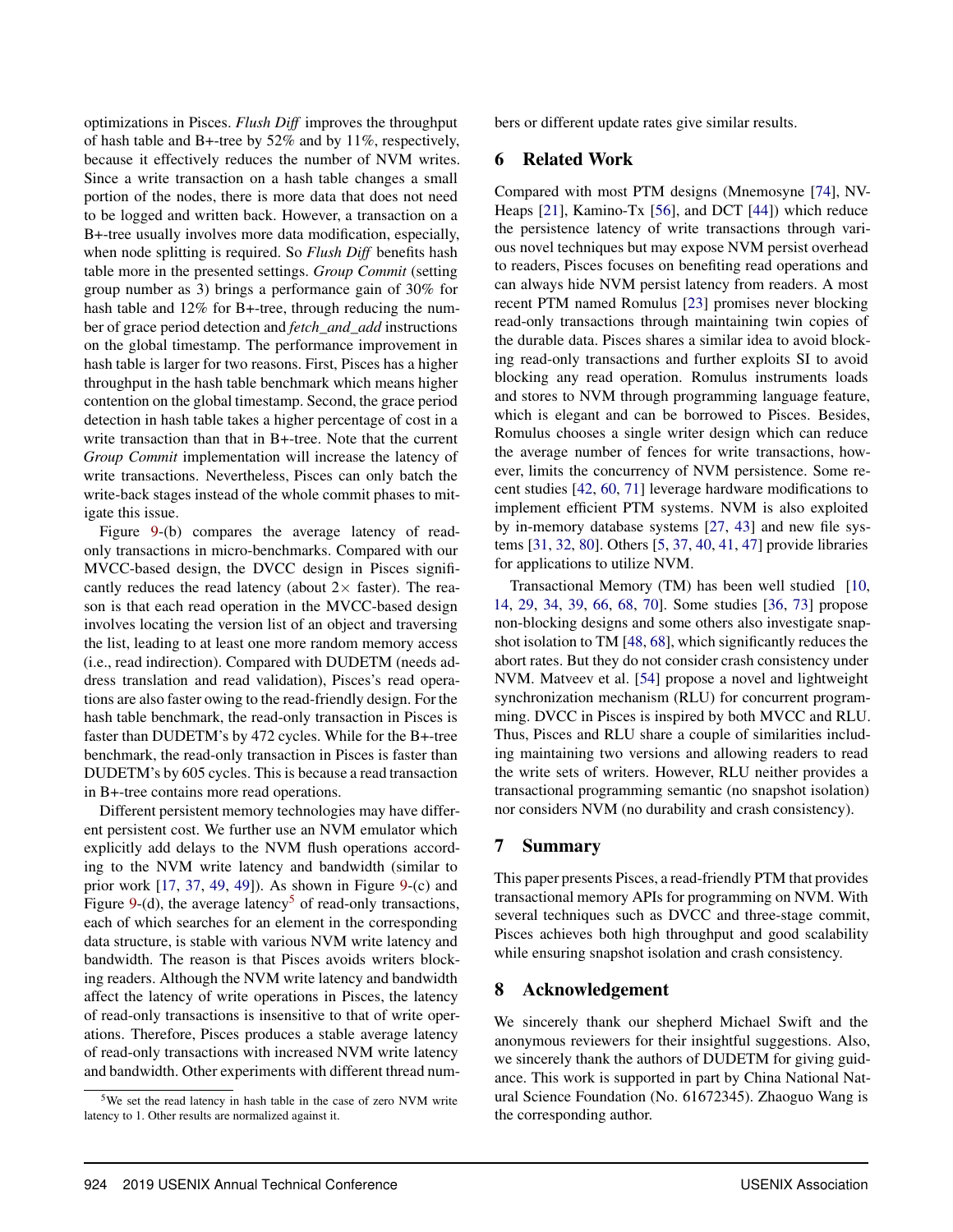#### References

- <span id="page-13-20"></span>[1] The formal proof on the snapshot isolation guarantee. [https://ipads.se.sjtu.edu.cn/\\_media/](https://ipads.se.sjtu.edu.cn/_media/publications/guatc19_proof.pdf) [publications/guatc19\\_proof.pdf](https://ipads.se.sjtu.edu.cn/_media/publications/guatc19_proof.pdf).
- <span id="page-13-1"></span>[2] Intel 3dxpoint technology. [https://](https://www.intel.com/content/www/us/en/architecture-and-technology/intel-optane-technology.html) [www.intel.com/content/www/us/](https://www.intel.com/content/www/us/en/architecture-and-technology/intel-optane-technology.html) [en/architecture-and-technology/](https://www.intel.com/content/www/us/en/architecture-and-technology/intel-optane-technology.html) [intel-optane-technology.html](https://www.intel.com/content/www/us/en/architecture-and-technology/intel-optane-technology.html).
- <span id="page-13-15"></span>[3] Intel 64 and ia-32 architectures software developer's manual. https://software.intel.com.
- <span id="page-13-2"></span>[4] Micron 3dxpoint technology. [https://www.](https://www.micron.com/products/advanced-solutions/3d-xpoint-technology) [micron.com/products/advanced-solutions/](https://www.micron.com/products/advanced-solutions/3d-xpoint-technology) [3d-xpoint-technology](https://www.micron.com/products/advanced-solutions/3d-xpoint-technology).
- <span id="page-13-24"></span>[5] Persistent memory development kit, nvml. [http://](http://pmem.io/pmdk/) [pmem.io/pmdk/](http://pmem.io/pmdk/).
- <span id="page-13-9"></span>[6] Redis. https://redis.io/.
- <span id="page-13-21"></span>[7] The stanford transactional applications for multiprocessing; a benchmark suite for transactional memory research. [https://github.com/kozyraki/](https://github.com/kozyraki/stamp) [stamp](https://github.com/kozyraki/stamp).
- <span id="page-13-7"></span>[8] Atul Adya. Weak consistency: a generalized theory and optimistic implementations for distributed transactions. 1999.
- <span id="page-13-0"></span>[9] Hiroyuki Akinaga and Hisashi Shima. Resistive random access memory (reram) based on metal oxides. *Proceedings of the IEEE*, 98(12):2237–2251, 2010.
- <span id="page-13-25"></span>[10] Mohammad Ansari, Mikel Luján, Christos Kotselidis, Kim Jarvis, Chris Kirkham, and Ian Watson. Steal-onabort: Improving transactional memory performance through dynamic transaction reordering. In *International Conference on High-Performance Embedded Architectures and Compilers*, pages 4–18. Springer, 2009.
- <span id="page-13-10"></span>[11] Peter Bailis, Alan Fekete, Michael J Franklin, Ali Ghodsi, Joseph M Hellerstein, and Ion Stoica. Feral concurrency control: An empirical investigation of modern application integrity. In *Proceedings of the 2015 ACM SIGMOD International Conference on Management of Data*, pages 1327–1342. ACM, 2015.
- <span id="page-13-8"></span>[12] Hal Berenson, Phil Bernstein, Jim Gray, Jim Melton, Elizabeth O'Neil, and Patrick O'Neil. A critique of ansi sql isolation levels. In *ACM SIGMOD Record*, volume 24, pages 1–10. ACM, 1995.
- <span id="page-13-12"></span>[13] Philip A Bernstein and Nathan Goodman. Multiversion concurrency control—theory and algorithms. *ACM Transactions on Database Systems (TODS)*, 8(4):465– 483, 1983.
- <span id="page-13-26"></span>[14] Jayaram Bobba, Neelam Goyal, Mark D Hill, Michael M Swift, and David A Wood. Tokentm: Efficient execution of large transactions with hardware transactional memory. In *ACM SIGARCH Computer Architecture News*, volume 36, pages 127–138. IEEE Computer Society, 2008.
- <span id="page-13-5"></span>[15] Nathan Bronson, Zach Amsden, George Cabrera, Prasad Chakka, Peter Dimov, Hui Ding, Jack Ferris, Anthony Giardullo, Sachin Kulkarni, Harry C Li, et al. Tao: Facebook's distributed data store for the social graph. In *USENIX Annual Technical Conference*, pages 49–60, 2013.
- <span id="page-13-19"></span>[16] Michael J Cahill, Uwe Röhm, and Alan D Fekete. Serializable isolation for snapshot databases. *ACM Transactions on Database Systems (TODS)*, 34(4):20, 2009.
- <span id="page-13-22"></span>[17] Andreas Chatzistergiou, Marcelo Cintra, and Stratis D Viglas. Rewind: Recovery write-ahead system for inmemory non-volatile data-structures. *Proceedings of the VLDB Endowment*, 8(5):497–508, 2015.
- <span id="page-13-13"></span>[18] Haibo Chen, Heng Zhang, Ran Liu, Binyu Zang, and Haibing Guan. Fast consensus using bounded staleness for scalable read-mostly synchronization. *IEEE Transactions on Parallel & Distributed Systems*, (12):3485– 3500, 2016.
- <span id="page-13-6"></span>[19] Shimin Chen, Anastasia Ailamaki, Manos Athanassoulis, Phillip B Gibbons, Ryan Johnson, Ippokratis Pandis, and Radu Stoica. Tpc-e vs. tpc-c: characterizing the new tpc-e benchmark via an i/o comparison study. *ACM SIGMOD Record*, 39(3):5–10, 2011.
- <span id="page-13-3"></span>[20] Vijay Chidambaram, Thanumalayan Sankaranarayana Pillai, Andrea C Arpaci-Dusseau, and Remzi H Arpaci-Dusseau. Optimistic crash consistency. In *Proceedings of the Twenty-Fourth ACM Symposium on Operating Systems Principles*, pages 228–243. ACM, 2013.
- <span id="page-13-4"></span>[21] Joel Coburn, Adrian M Caulfield, Ameen Akel, Laura M Grupp, Rajesh K Gupta, Ranjit Jhala, and Steven Swanson. Nv-heaps: making persistent objects fast and safe with next-generation, non-volatile memories. *ACM Sigplan Notices*, 46(3):105–118, 2011.
- <span id="page-13-17"></span>[22] James C Corbett, Jeffrey Dean, Michael Epstein, Andrew Fikes, Christopher Frost, Jeffrey John Furman, Sanjay Ghemawat, Andrey Gubarev, Christopher Heiser, Peter Hochschild, et al. Spanner: Google's globally distributed database. *ACM Transactions on Computer Systems (TOCS)*, 31(3):8, 2013.
- <span id="page-13-16"></span>[23] Andreia Correia, Pascal Felber, and Pedro Ramalhete. Romulus: Efficient algorithms for persistent transactional memory. In *Proceedings of the 30th on Symposium on Parallelism in Algorithms and Architectures*, pages 271–282. ACM, 2018.
- <span id="page-13-14"></span>[24] Transaction Processing Performance Council. http://www.tpc.org/tpcc/. *TPC Benchmark C*.
- <span id="page-13-18"></span>[25] Transaction Processing Performance Council. http://www.tpc.org/tpce. *TPC Benchmark E*.
- <span id="page-13-11"></span>[26] Khuzaima Daudjee and Kenneth Salem. Lazy database replication with snapshot isolation. In *Proceedings of the 32nd international conference on Very large data bases*, pages 715–726. VLDB Endowment, 2006.
- <span id="page-13-23"></span>[27] Justin DeBrabant, Joy Arulraj, Andrew Pavlo, Michael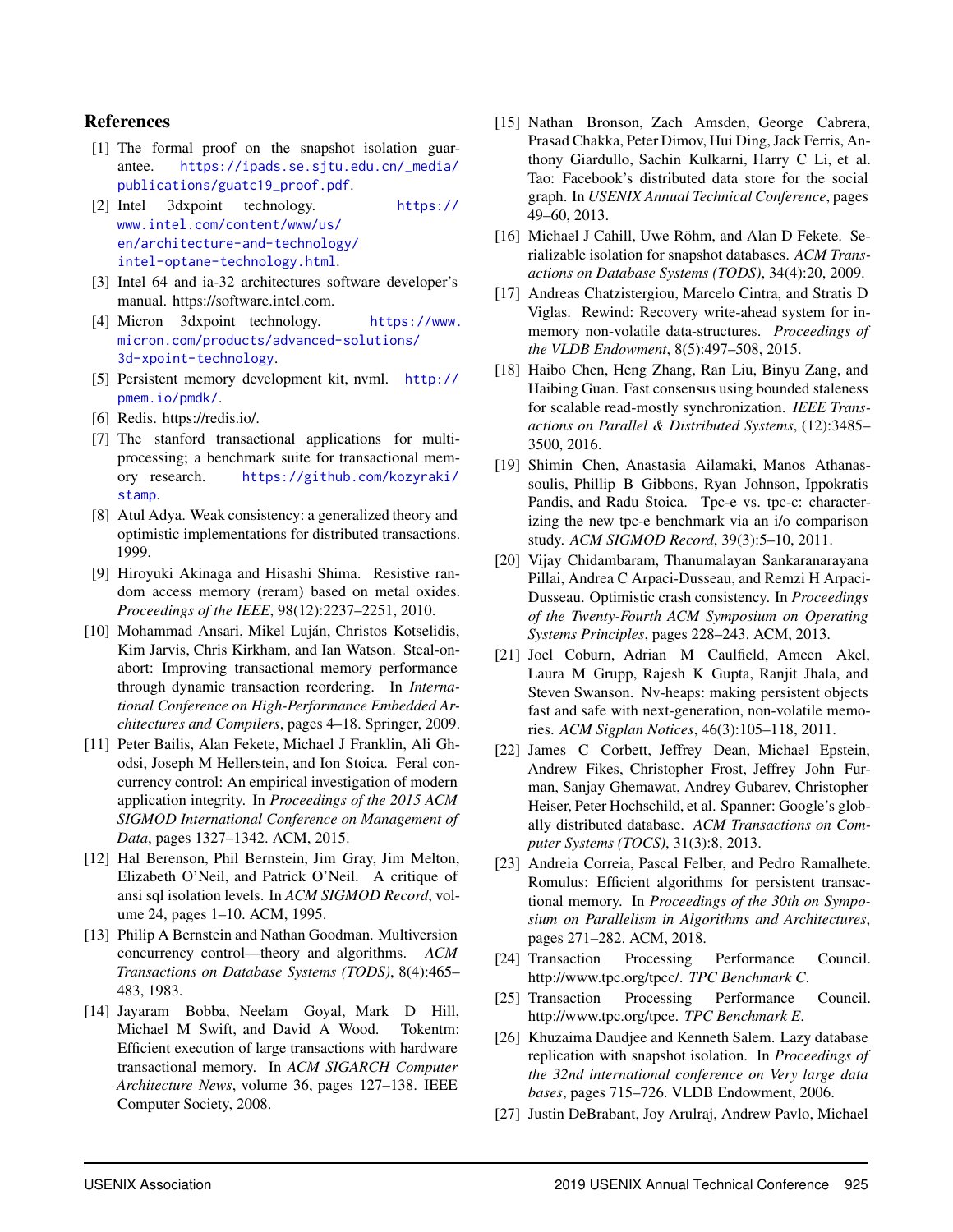Stonebraker, Stan Zdonik, and Subramanya Dulloor. A prolegomenon on oltp database systems for nonvolatile memory. *ADMS@ VLDB*, 2014.

- <span id="page-14-7"></span>[28] Cristian Diaconu, Craig Freedman, Erik Ismert, Per-Ake Larson, Pravin Mittal, Ryan Stonecipher, Nitin Verma, and Mike Zwilling. Hekaton: Sql server's memory-optimized oltp engine. In *Proceedings of the 2013 ACM SIGMOD International Conference on Management of Data*, pages 1243–1254. ACM, 2013.
- <span id="page-14-5"></span>[29] Dave Dice, Ori Shalev, and Nir Shavit. Transactional locking ii. In *International Symposium on Distributed Computing*, pages 194–208. Springer, 2006.
- <span id="page-14-12"></span>[30] Djellel Eddine Difallah, Andrew Pavlo, Carlo Curino, and Philippe Cudre-Mauroux. Oltp-bench: An extensible testbed for benchmarking relational databases. *Proceedings of the VLDB Endowment*, 7(4):277–288, 2013.
- <span id="page-14-16"></span>[31] Mingkai Dong and Haibo Chen. Soft updates made simple and fast on non-volatile memory. In *2017 USENIX Annual Technical Conference (ATC 17)*, pages 719–731. USENIX Association, 2017.
- <span id="page-14-17"></span>[32] Subramanya R Dulloor, Sanjay Kumar, Anil Keshavamurthy, Philip Lantz, Dheeraj Reddy, Rajesh Sankaran, and Jeff Jackson. System software for persistent memory. In *Proceedings of the Ninth European Conference on Computer Systems*, page 15. ACM, 2014.
- <span id="page-14-8"></span>[33] Alan Fekete, Dimitrios Liarokapis, Elizabeth O'Neil, Patrick O'Neil, and Dennis Shasha. Making snapshot isolation serializable. *ACM Transactions on Database Systems (TODS)*, 30(2):492–528, 2005.
- <span id="page-14-6"></span>[34] Pascal Felber, Christof Fetzer, Patrick Marlier, and Torvald Riegel. Time-based software transactional memory. *IEEE Transactions on Parallel and Distributed Systems*, 21(12):1793–1807, 2010.
- <span id="page-14-13"></span>[35] Pascal Felber, Christof Fetzer, and Torvald Riegel. Dynamic performance tuning of word-based software transactional memory. In *Proceedings of the 13th ACM SIGPLAN Symposium on Principles and practice of parallel programming*, pages 237–246. ACM, 2008.
- <span id="page-14-21"></span>[36] Keir Fraser and Tim Harris. Concurrent programming without locks. *ACM Transactions on Computer Systems (TOCS)*, 25(2):5, 2007.
- <span id="page-14-2"></span>[37] Ellis R Giles, Kshitij Doshi, and Peter Varman. Softwrap: A lightweight framework for transactional support of storage class memory. In *Mass Storage Systems and Technologies (MSST), 2015 31st Symposium on*, pages 1–14. IEEE, 2015.
- <span id="page-14-11"></span>[38] Maurice Herlihy and J Eliot B Moss. *Transactional memory: Architectural support for lock-free data structures*, volume 21. ACM, 1993.
- <span id="page-14-20"></span>[39] Nathaniel Herman, Jeevana Priya Inala, Yihe Huang, Lillian Tsai, Eddie Kohler, Barbara Liskov, and Liuba Shrira. Type-aware transactions for faster concurrent

code. In *Proceedings of the Eleventh European Conference on Computer Systems*, page 31. ACM, 2016.

- <span id="page-14-18"></span>[40] Terry Ching-Hsiang Hsu, Helge Brügner, Indrajit Roy, Kimberly Keeton, and Patrick Eugster. Nvthreads: Practical persistence for multi-threaded applications. In *Proceedings of the Twelfth European Conference on Computer Systems*, pages 468–482. ACM, 2017.
- <span id="page-14-19"></span>[41] Qingda Hu, Jinglei Ren, Anirudh Badam, and Thomas Moscibroda. Log-structured non-volatile main memory. In *Proceedings of 2017 USENIX Annual Technical Conference (USENIX ATC'17). Santa Clara, CA. http://jinglei. ren. systems/files/lsnvmm\_slides\_atc17. pptx*, 2017.
- <span id="page-14-14"></span>[42] Arpit Joshi, Vijay Nagarajan, Marcelo Cintra, and Stratis Viglas. Dhtm: Durable hardware transactional memory. In *Proceedings of the International Symposium on Computer Architecture*, 2018.
- <span id="page-14-15"></span>[43] Hideaki Kimura. Foedus: Oltp engine for a thousand cores and nvram. In *Proceedings of the 2015 ACM SIGMOD International Conference on Management of Data*, pages 691–706. ACM, 2015.
- <span id="page-14-3"></span>[44] Aasheesh Kolli, Steven Pelley, Ali Saidi, Peter M Chen, and Thomas F Wenisch. High-performance transactions for persistent memories. *ACM SIGPLAN Notices*, 51(4):399–411, 2016.
- <span id="page-14-1"></span>[45] Emre Kültürsay, Mahmut Kandemir, Anand Sivasubramaniam, and Onur Mutlu. Evaluating stt-ram as an energy-efficient main memory alternative. In *Performance Analysis of Systems and Software (ISPASS), 2013 IEEE International Symposium on*, pages 256– 267. IEEE, 2013.
- <span id="page-14-0"></span>[46] Benjamin C Lee, Ping Zhou, Jun Yang, Youtao Zhang, Bo Zhao, Engin Ipek, Onur Mutlu, and Doug Burger. Phase-change technology and the future of main memory. *IEEE micro*, 30(1), 2010.
- <span id="page-14-9"></span>[47] Herwig Lejsek, Friðrik Heiðar Ásmundsson, Jónsson, and Laurent Amsaleg. Nv-tree: An efficient diskbased index for approximate search in very large highdimensional collections. *IEEE Transactions on Pattern Analysis and Machine Intelligence*, 31(5):869–883, 2009.
- <span id="page-14-10"></span>[48] Heiner Litz, David Cheriton, Amin Firoozshahian, Omid Azizi, and John P Stevenson. Si-tm: reducing transactional memory abort rates through snapshot isolation. *ACM SIGARCH Computer Architecture News*, 42(1):383–398, 2014.
- <span id="page-14-4"></span>[49] Mengxing Liu, Mingxing Zhang, Kang Chen, Xuehai Qian, Yongwei Wu, Weimin Zheng, and Jinglei Ren. Dudetm: Building durable transactions with decoupling for persistent memory. In *Proceedings of the Twenty-Second International Conference on Architectural Support for Programming Languages and Operating Systems*, pages 329–343. ACM, 2017.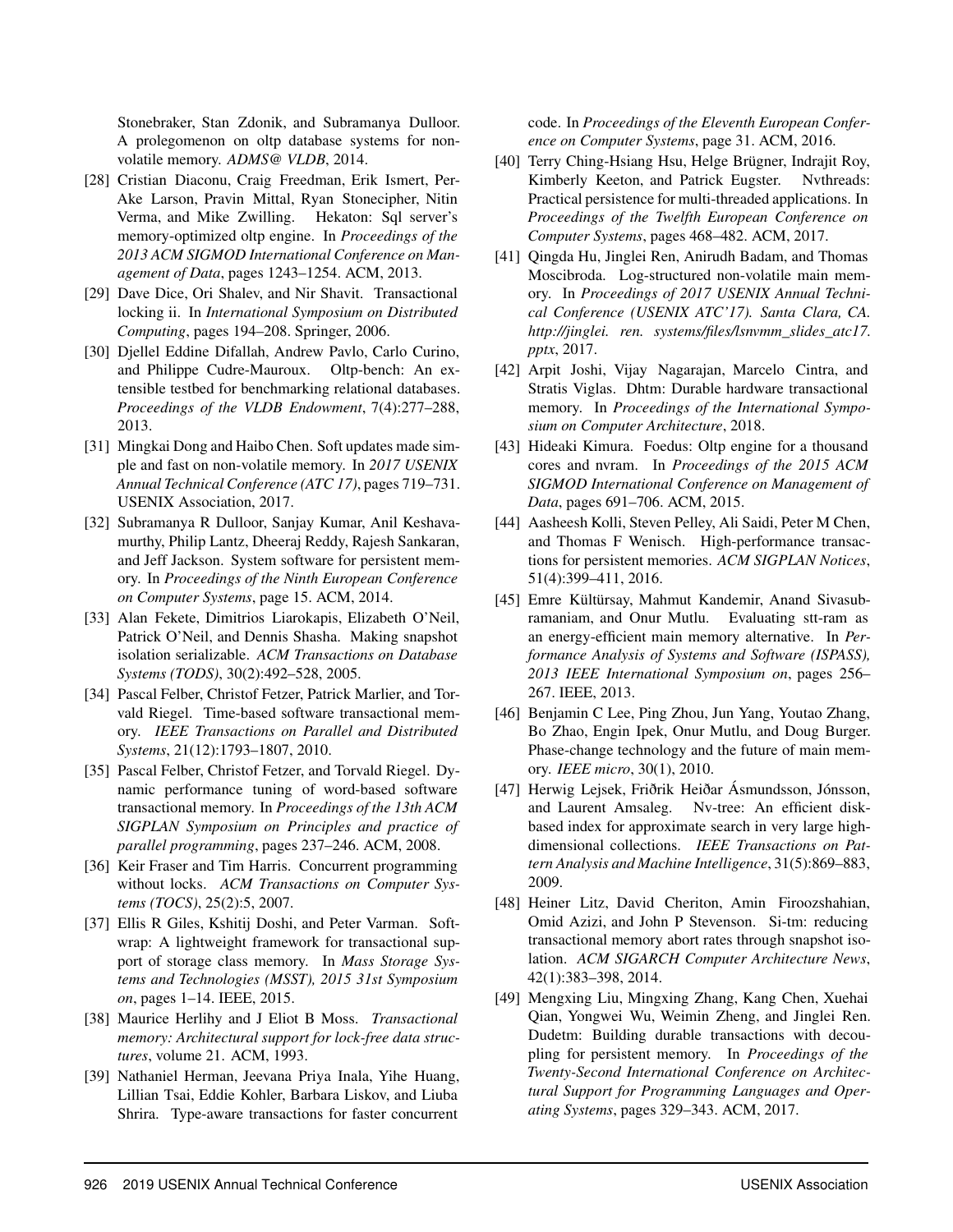- <span id="page-15-18"></span>[50] Ran Liu and Haibo Chen. Ssmalloc: a low-latency, locality-conscious memory allocator with stable performance scalability. In *Proceedings of the Asia-Pacific Workshop on Systems*, page 15. ACM, 2012.
- <span id="page-15-9"></span>[51] Ran Liu, Heng Zhang, and Haibo Chen. Scalable readmostly synchronization using passive reader-writer locks. In *USENIX Annual Technical Conference*, pages 219–230, 2014.
- <span id="page-15-6"></span>[52] Haonan Lu, Christopher Hodsdon, Khiem Ngo, Shuai Mu, and Wyatt Lloyd. The snow theorem and latencyoptimal read-only transactions. In *OSDI*, pages 135– 150, 2016.
- <span id="page-15-13"></span>[53] Shiyong Lu, Arthur Bernstein, and Philip Lewis. Correct execution of transactions at different isolation levels. *IEEE Transactions on Knowledge and Data Engineering*, 16(9):1070–1081, 2004.
- <span id="page-15-10"></span>[54] Alexander Matveev, Nir Shavit, Pascal Felber, and Patrick Marlier. Read-log-update: A lightweight synchronization mechanism for concurrent programming. In *Proceedings of the 25th Symposium on Operating Systems Principles*, pages 168–183. ACM, 2015.
- <span id="page-15-11"></span>[55] Paul E McKenney and John D Slingwine. Read-copy update: Using execution history to solve concurrency problems. In *Parallel and Distributed Computing and Systems*, pages 509–518, 1998.
- <span id="page-15-2"></span>[56] Amirsaman Memaripour, Anirudh Badam, Amar Phanishayee, Yanqi Zhou, Ramnatthan Alagappan, Karin Strauss, and Steven Swanson. Atomic in-place updates for non-volatile main memories with kamino-tx. In *EuroSys*, pages 499–512, 2017.
- <span id="page-15-19"></span>[57] Chi Cao Minh, JaeWoong Chung, Christos Kozyrakis, and Kunle Olukotun. Stamp: Stanford transactional applications for multi-processing. In *2008 IEEE International Symposium on Workload Characterization*, pages 35–46. IEEE, 2008.
- <span id="page-15-20"></span>[58] Sanketh Nalli, Swapnil Haria, Mark D Hill, Michael M Swift, Haris Volos, and Kimberly Keeton. An analysis of persistent memory use with whisper. In *ACM SIGARCH Computer Architecture News*, volume 45, pages 135–148. ACM, 2017.
- <span id="page-15-14"></span>[59] Thomas Neumann, Tobias Mühlbauer, and Alfons Kemper. Fast serializable multi-version concurrency control for main-memory database systems. In *Proceedings of the 2015 ACM SIGMOD International Conference on Management of Data*, pages 677–689. ACM, 2015.
- <span id="page-15-21"></span>[60] Matheus Almeida Ogleari, Ethan L Miller, and Jishen Zhao. Steal but no force: Efficient hardware undo+ redo logging for persistent memory systems. In *High Performance Computer Architecture (HPCA), 2018 IEEE International Symposium on*, pages 336–349. IEEE, 2018.
- <span id="page-15-8"></span>[61] Lois Orosa and Rodolfo Azevedo. Logsi-htm: Log based snapshot isolation in hardware transactional

memory.

- <span id="page-15-1"></span>[62] Steven Pelley, Peter M Chen, and Thomas F Wenisch. Memory persistency. In *ACM SIGARCH Computer Architecture News*, volume 42, pages 265–276. IEEE Press, 2014.
- <span id="page-15-7"></span>[63] Hasso Plattner. The impact of columnar in-memory databases on enterprise systems: implications of eliminating transaction-maintained aggregates. *Proceedings of the VLDB Endowment*, 7(13):1722–1729, 2014.
- <span id="page-15-15"></span>[64] Dan RK Ports and Kevin Grittner. Serializable snapshot isolation in postgresql. *Proceedings of the VLDB Endowment*, 5(12):1850–1861, 2012.
- <span id="page-15-17"></span>[65] Vijayan Prabhakaran, Lakshmi N. Bairavasundaram, Nitin Agrawal, Haryadi S. Gunawi, Andrea C. Arpaci-Dusseau, and Remzi H. Arpaci-Dusseau. Iron file systems. In *Proceedings of the Twentieth ACM Symposium on Operating Systems Principles*, SOSP '05, pages 206–220, New York, NY, USA, 2005. ACM.
- <span id="page-15-3"></span>[66] Hany E Ramadan, Christopher J Rossbach, and Emmett Witchel. Dependence-aware transactional memory for increased concurrency. In *Proceedings of the 41st annual IEEE/ACM International Symposium on Microarchitecture*, pages 246–257. IEEE Computer Society, 2008.
- <span id="page-15-0"></span>[67] Simone Raoux, Geoffrey W Burr, Matthew J Breitwisch, Charles T Rettner, Y-C Chen, Robert M Shelby, Martin Salinga, Daniel Krebs, S-H Chen, H-L Lung, et al. Phase-change random access memory: A scalable technology. *IBM Journal of Research and Development*, 52(4.5):465–479, 2008.
- <span id="page-15-4"></span>[68] Torvald Riegel, Christof Fetzer, and Pascal Felber. Snapshot isolation for software transactional memory. In *First ACM SIGPLAN Workshop on Languages, Compilers, and Hardware Support for Transactional Computing (TRANSACT'06)*, pages 1–10. Association for Computing Machinery (ACM), 2006.
- <span id="page-15-16"></span>[69] Ankur Sharma, Felix Martin Schuhknecht, and Jens Dittrich. Accelerating analytical processing in mvcc using fine-granular high-frequency virtual snapshotting. In *Proceedings of the 2018 International Conference on Management of Data*, pages 245–258. ACM, 2018.
- <span id="page-15-5"></span>[70] Nir Shavit and Dan Touitou. Software transactional memory. *Distributed Computing*, 10(2):99–116, 1997.
- <span id="page-15-22"></span>[71] Seunghee Shin, Satish Kumar Tirukkovalluri, James Tuck, and Yan Solihin. Proteus: a flexible and fast software supported hardware logging approach for nvm. In *Proceedings of the 50th Annual IEEE/ACM International Symposium on Microarchitecture*, pages 178– 190. ACM, 2017.
- <span id="page-15-12"></span>[72] Neuvonen Simo, Wolski Antoni, manner Markku, and Raatikka Vilho. http://tatpbenchmark.sourceforge.net/. *Telecom Application Transaction Processing Benchmark*.